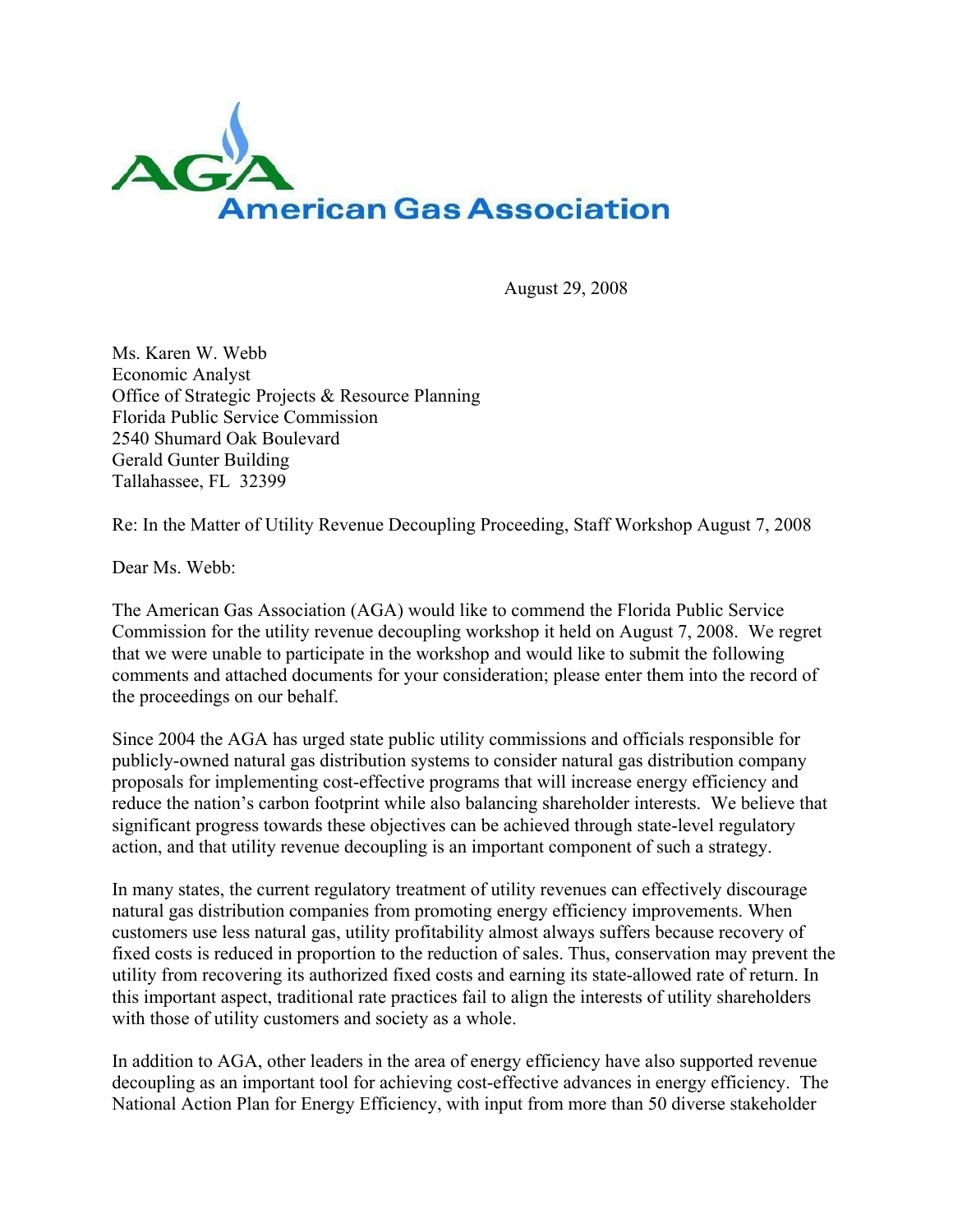groups, included as one of its five recommendations the need to "[m]odify policies to align utility incentives with the delivery of cost-effective energy efficiency and modify ratemaking practices to promote energy efficiency investments."i Additionally, Congress passed the Energy Independence and Security Act of 2007, encouraging that state regulatory authorities consider "separating fixed-cost revenue recovery from the volume of transportation or sales service provided to the customer."ii

AGA support of revenue decoupling is highlighted in two joint statements issued in collaboration with the Natural Resources Defense Council (NRDC), which recommended measures for increasing energy efficiency and reducing greenhouse gas emissions.<sup>iii</sup> In response to each of these statements, the National Association of Regulatory Utility Commissioners (NARUC) issued resolutions encouraging state officials to give strong consideration to our proposals.<sup>iv</sup>

Today, a significant number of gas distribution utilities have been given permission to adopt ratemaking mechanisms that correct for an incongruity between utility, consumer, and societal interests that is inherent in traditional rate structures. There are now 26 utilities in 13 states serving 20 million residential customers that have some type of revenue decoupling mechanism in effect. For complete descriptions of the innovative rate designs of AGA members that employ some form of decoupling, please see attached document *Natural Gas Rate Round-Up*.

Additionally, we would also like to submit the attached *Decoupling Fact Sheet*, which offers a concise look at how traditional rate structures discourage conservation, while decoupling encourages cost-effective energy efficiency.

AGA and its member companies recognize the importance of this issue and are appreciative that the Florida Public Service Commission does so as well.

Sincerely,

Paulathort

Paula A. Gant Vice President, Regulatory Affairs

 $\overline{\phantom{a}}$ i *National Action Plan for Energy Efficiency – A Plan Developed by More Than 50 Leading Organizations in Pursuit of Energy Savings and Environmental Benefits Through Electric and Natural Gas Energy Efficiency* (July 2006) at 2, 7, 8, and 1-10. See also *Aligning Utility Incentives with Investment in Energy Efficiency – A Resource of the National Action Plan for Energy Efficiency* (November 2007) http://www.epa.gov/cleanenergy/documents/incentives.pdf.

ii *See* Sec. 532(b)(6), *Energy Independence and Security Act of 2007*, P.L. 110-140, Dec. 19, 2007 (In general, "[t]he rates allowed to be charged by a natural gas utility shall align utility incentives with the deployment of cost-effective energy efficiency." "[E]ach State regulatory authority and each non-regulated utility shall consider- (i) separating fixed cost revenue recovery from the volume of transportation or sales service provided to the customer; (ii) providing to utilities incentives for the successful management of energy efficiency programs, such as allowing utilities to retain a portion of the cost-reducing benefits accruing from the programs;").

iii *See:* http://www.aga.org/Legislative/RatesRegulatoryIssues/ratesregpolicy/Issues/EnergyEfficiency/

iv *Resolution on Gas and Electric Energy Efficiency*, sponsored by the NARUC Natural Gas Task Force, and the Committees on Consumer Affairs, Electricity, Energy Resources and the Environment, and Gas. Adopted by the NARUC Board of Directors, July 14, 2004, and, *Resolution on Second Joint Statement of the American Gas Association and the Natural Resources Defense Council in Support of Measures to Promote Increased Energy Efficiency and Reduction in Greenhouse Gas Emissions,* sponsored by the Executive Committee and the Committees on Consumer Affairs, Electricity, Energy Resources and the Environment, and Gas. Adopted by the NARUC Board of Directors on August 2, 2006.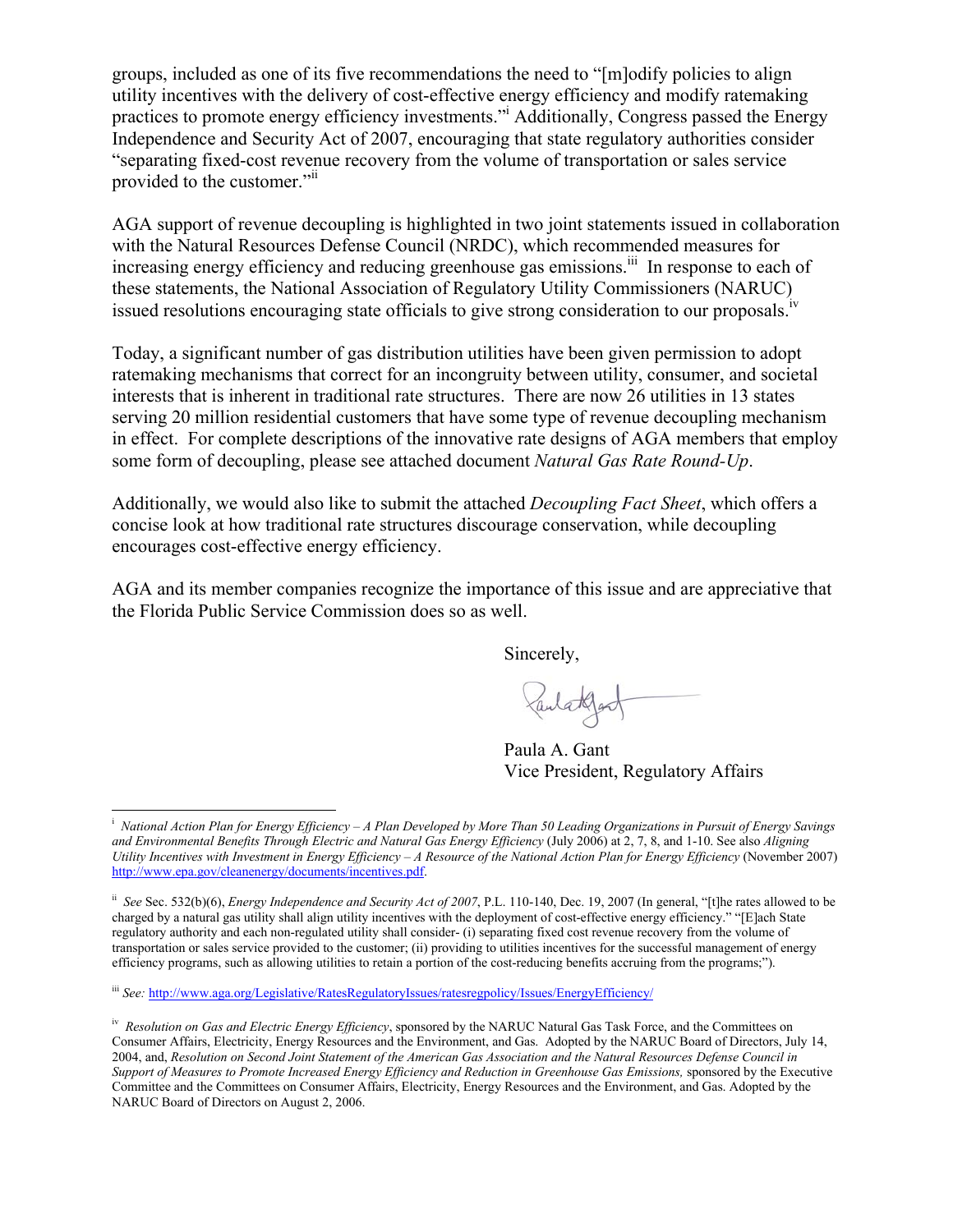

# NATURAL GAS ate Round-Up

#### **A Periodic Update on Innovative Rate Designs**

#### **July 2008**

# **2008 Update on Revenue Decoupling Mechanisms**

This Rate Round-Up provides an updated and expanded edition of revenue decoupling reports that AGA has issued every year since 2005. Currently, 26 utilities in 13 states have implemented decoupling tariffs that serve 20 million residential customers. Revenue decoupling cases are pending for 8 utilities, and generic proceedings are before 3 state utility commissions, potentially serving another 5 million residential customers. Revenue decoupling is a rate design method that allows utilities to actively promote energy efficiency while preventing the erosion of margins that is the usual outcome of customer conservation and utility energy efficiency.

## **STATES WITH NATURAL GAS REVENUE DECOUPLING TARIFFS**

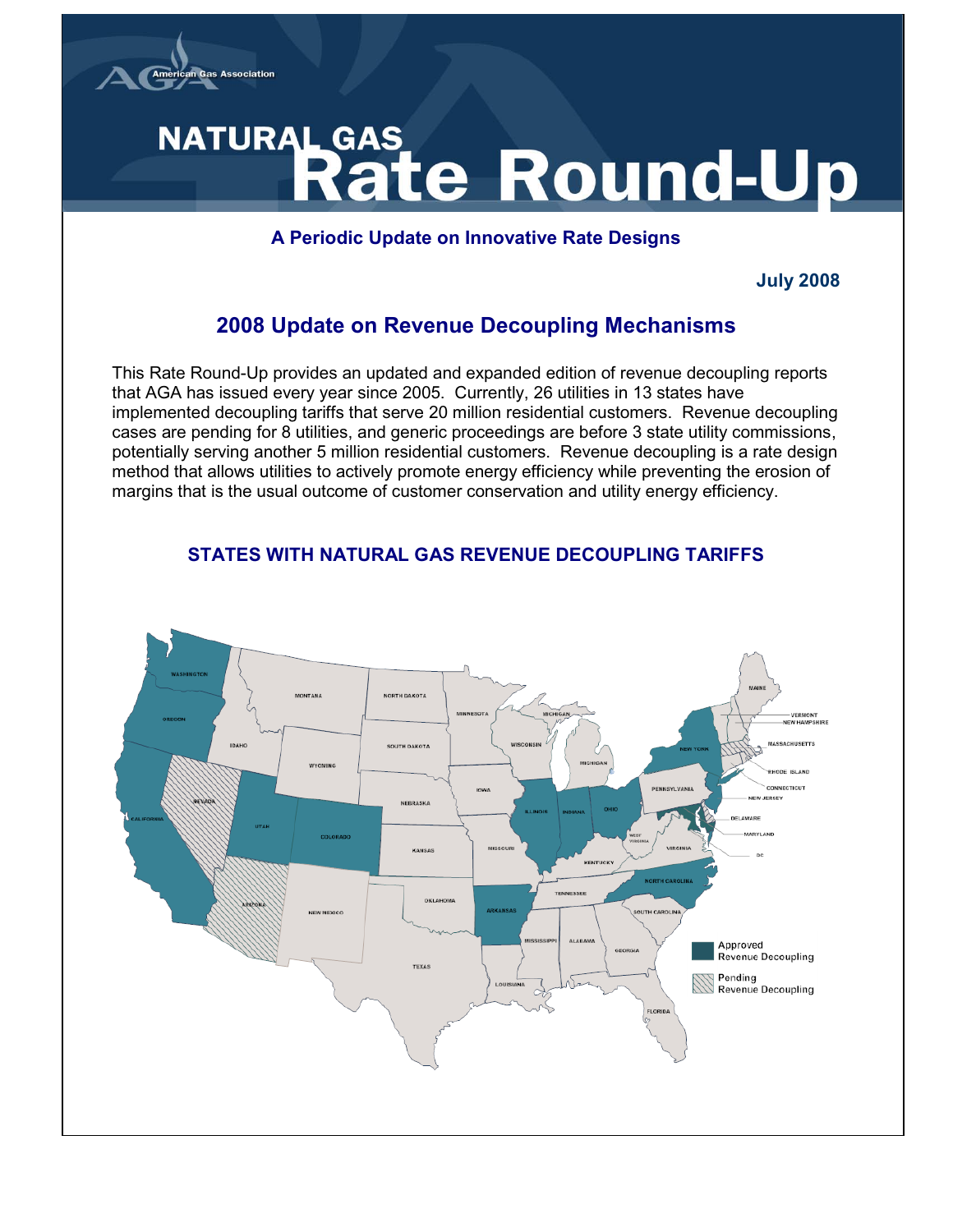#### **DESCRIPTIONS AND COMPONENTS**

#### **Decoupling Rate Design**

America is facing a dual challenge – meeting ever-increasing demands for energy, while at the same time dramatically reducing greenhouse gas emissions. In this new era, traditional rate designs have become a roadblock that discourages natural gas utilities from promoting energy efficiency and conservation. While utilities' costs for delivering natural gas are relatively fixed regardless of how much natural gas customers use, regulations that have been used to set delivery service rates for the past 100 years are based on the amount of natural gas that flows through the pipes. What was once a regulatory paradigm meant to maximize energy sales is now a regulatory impediment to energy efficiency. The good news is that a win-win solution is possible that benefits both customers and utilities, and will lead to far greater energy efficiency.

The problem is simple. Gas utilities are rate regulated by state public utility commissions and the typical utility rate design in place today penalizes utilities if customers become more energy efficient. Most utilities use a 100-year-old rate design that recovers the fixed costs of a fixed cost business, not on a fixed, per customer basis, but on a volumetric basis. This means that under traditional utility rate design, a utility's earnings and profits will decline if customers conserve.

The solution is also simple. Many states, as well as federal policy makers, now discourage increased natural gas sales and encourage energy efficiency and conservation. Consequently, several states have put in place rate mechanisms that separate, or "decouple", the recovery of fixed distribution system costs from the volume of gas delivered to customers. Revenue decoupling allows the utility to actively promote conservation and energy efficiency without having to sacrifice its financial stability. Revenue decoupling works by adjusting the actual sales volumes to the weather-normalized sales volumes approved during the last rate case. When sales volumes deviate from the level forecasted in the rate case, the true-up mechanism makes a modest adjustment to the distribution charge, which gives the utility an opportunity to recover its authorized fixed costs regardless of fluctuations in energy use.

#### **Energy Efficiency and Conservation Tariffs**

The natural gas industry has been a national leader in energy efficiency. Today, the average American home uses a third less natural gas than it did a quarter century ago. The reduction in per-capita natural gas use has been driven primarily by energy efficiency. Homeowners have conserved by adding storm windows, insulation and weather stripping to their homes. Over the past 25 years, gas appliances have become enormously more efficient. Moreover, new construction, although producing increasingly larger homes, has also produced increasingly energy-efficient homes.

Utility-sponsored customer conservation and energy efficiency mechanisms provide consumers with an incentive to conserve natural gas, or provide education to consumers on how to conserve natural gas. Decoupled rates have been associated with strong energy efficiency programs, and conservation and energy efficiency are being addressed in each decoupling proceeding. Decisions about the inclusion of conservation components and energy efficiency programs within a decoupling program are usually based on the effectiveness of existing energy efficiency programs, the relative satisfaction with existing programs, and the relative desire to push for more aggressive energy efficiency programs—and this all varies by state.

Not all utility-sponsored conservation and energy efficiency programs include a decoupling mechanism. Energy efficiency programs administered by natural gas utilities provide customers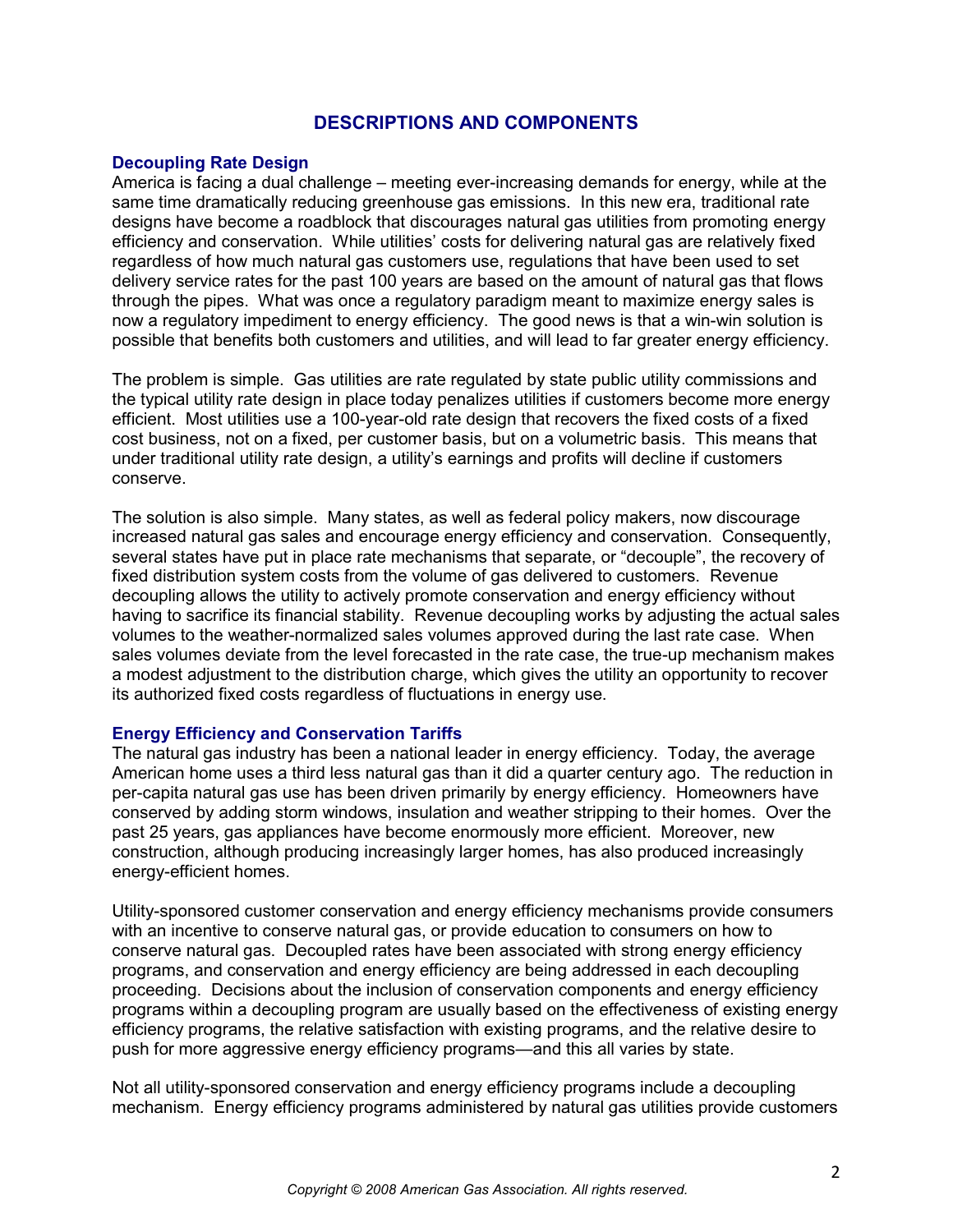with practical tools for lowering their utility bills. Effective regulatory approaches help utilities recover lost revenues and preserve financial stability so they are able to partner with their customers in conserving energy. According to a recent survey of AGA member companies, 53 natural gas utilities in 27 states have implemented energy efficiency programs and are recovering all or part of related costs in rates. The programs differ in what costs are allowed recovery (e.g., program costs, administrative costs, lost margin costs), and who administers the program (e.g., company, state, or charitable organization). Several states have approved financial incentives for utilities that invest in energy efficiency, and a growing number of utilities are allowed recovery of lost margins and revenues. The March 2008 Rate Round-Up at http://www.aga.org/NR/rdonlyres/ED01429C-EDC5-477F-B639- 2D0953AC97E8/0/0803RATEROUNDUP.pdf discussed the regulatory treatment and cost recovery methods of energy efficiency measures.

#### **Computing the Adjustment and Accounting for Increases in Customer Count**

There are several options for calculating the revenue adjustment, or true-up, and while the results are approximately the same, the different options help companies meet unique regulatory preferences and circumstances. The use-per-customer basis makes a rate adjustment that is based on changes in average use per customer, and then applies that adjustment factor against unit margins by customer class. The margin-per-customer rate adjustment is based on the change in baseline marginal revenue per customer compared to the actual marginal revenue per customer. The total margin revenue adjustment is based on comparison of total baseline marginal revenues to actual marginal revenues.

In order to remove the financial disincentive to promoting energy efficiency and conservation, marginal revenues from new customers are retained by the utility. The rate case level of fixed costs has been based on expenses and return on rate base that matches the rate case number of customers, and those costs do not reflect the additional operating costs and return on rate base arising from the addition of new customers to the utility. The fixed costs from those customers can only be recovered through the margins generated by sales to those new customers. Therefore, prior to determining the revenue adjustment, the amount of actual revenue is adjusted by the level of marginal revenue from new customers.

#### **Return on Equity Considerations**

Decoupling is a fair and efficient means to design utility rates from the customer's perspective. The change in rate design decouples the recovery of the utility's return on equity from the volumes of natural gas commodity consumed by the utility's customers. The symmetrical nature of decoupling prevents the utility from increasing its earnings by increasing its delivered volumes because any additional distribution charges collected by the utility in that event are refunded to customers. Moreover, decoupling does not shelter the utility from the impact of increased costs and/or provide a guarantee that the utility will achieve its authorized return.

Return on equity is an important cost component that should be calculated after a thorough examination of the utility's risk profile. ROE is established at a level that allows the utility to compete for the attraction of capital with other companies of similar risk profile, and to pay investors a fair return on their investment. Whether the net result of the risk analysis is a material change in the company's risk profile cannot be determined without company-specific and capital market experience. For example, the utility's peer group that is used for the return on equity determination may already include companies whose rate designs are all or partially non-volumetric in design. Factors that are considered in equity return determinations have seldom, if ever, included rate design, and prior to the advent of non-volumetric rates, the choice of a particular rate design rarely, if at all, caused an adjustment to the allowed return.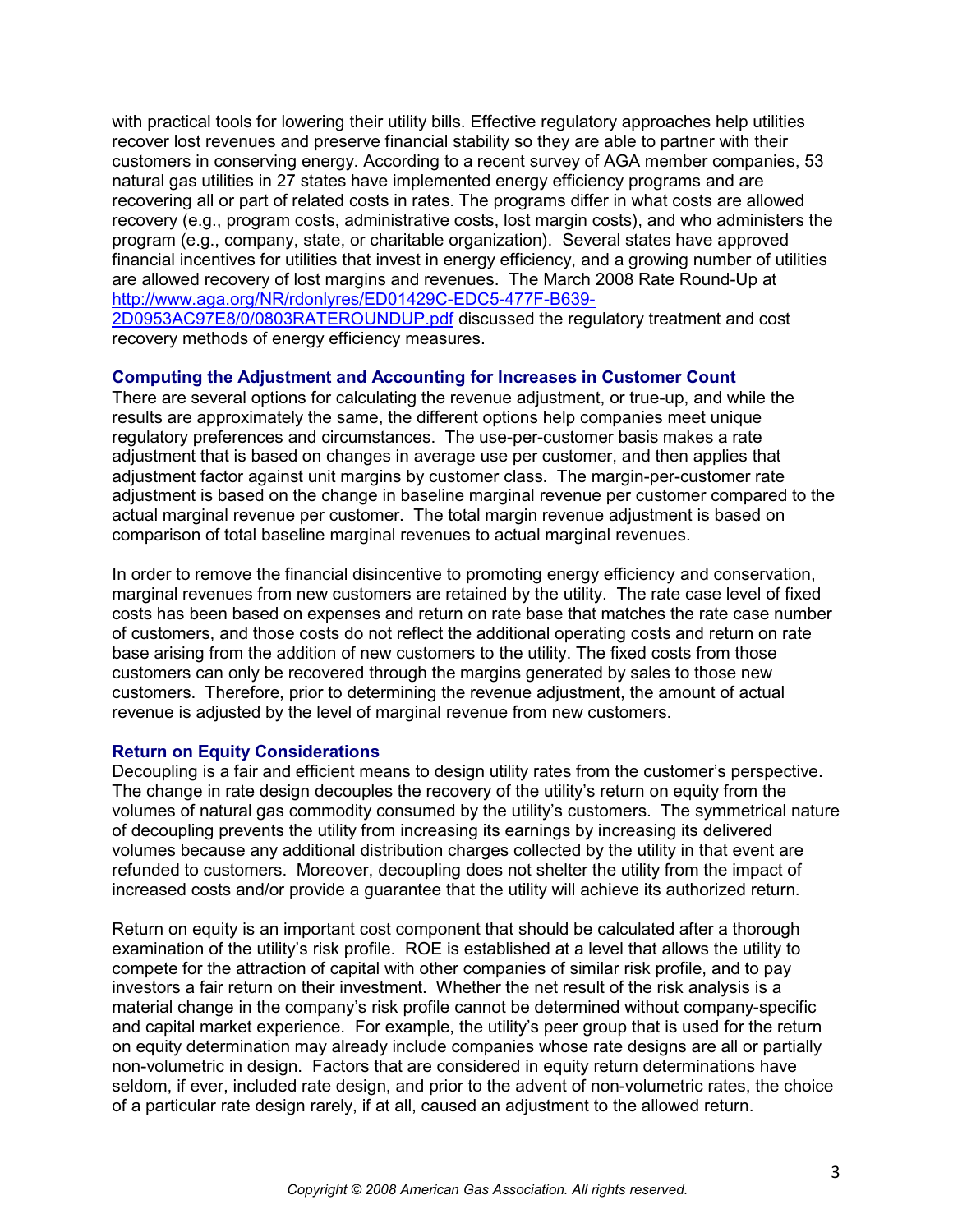Of the 31 states that have authorized non-volumetric rates, only two have tied a utility's ROE to the type of rate design. Illinois and New York both adopted a 10-basis point downward risk adjustment to the authorized ROEs that stemmed from the adoption of decoupling mechanisms. It is interesting to note that New York has allowed weather normalization, a non-volumetric rate design known as partial decoupling, for its utilities since 1980 without requiring a similar downward risk adjustment.

#### **Similar Non-Volumetric Rate Design Mechanisms**

More than one rate design method exists that will break the link between volumes of gas consumed and cost recovery for the utility. Currently, more than two thirds of the 64 million residential customers in the United States are being served under non-volumetric rates. Fixed variable rate design places all of the utility's fixed costs, including a regulated profit on the value of the utility's investment in plant and equipment used to provide service to the customer, into a fixed monthly charge called a service charge or a demand charge. This charge is similar to the monthly fee charged by cable TV companies and is unrelated to the amount of gas (or number of TV programs) used by the customer. Eight utilities in six states serving 5 million residential customers currently utilize a fixed charge type of rate design for recovery of their costs. AGA discussed this rate design mechanism in the June 2006 Rate Round-Up http://www.aga.org/Template.cfm?Section=Rate\_Roundup&Template=/MembersOnly.cfm&Cont entID=20563.

Rate stabilization is another rate design mechanism that decouples a utility's profits from its gas throughput. The mechanism works by adjusting the utility's monthly revenues up or down to meet pre-established revenue and return targets. The amount calculated is added to or subtracted from the commodity charge of the utility in the next month, and the utility files a revised rate schedule with the regulator. Twelve natural gas utilities in six states serving 4 million residential customers have received approval for these mechanisms. The December 2006 Rate Round-Up discussed these mechanisms in more detail:

http://www.aga.org/Template.cfm?Section=Rate\_Roundup&Template=/MembersOnly.cfm&Cont entID=20563.

Weather normalization (WNA) is possibly the best known of the non-volumetric, innovative rate designs. Weather normalization is partial decoupling because it breaks the link between utility revenues and weather-sensitive volumetric customer usage. Like full decoupling, it is not a surcharge but a symmetrical adjustment to rates with rebates going to customers when weather is colder than normal. Some companies have established full decoupling and have eliminated their WNA, while others have implemented partial decoupling and have kept the WNA for the weather component. Forty-nine utilities in 25 states and Canada have WNA clauses, and 16 million US customers are covered by weather normalization. The August 2007 AGA Rate Round-Up at http://www.aga.org/NR/rdonlyres/A0F30D84-A9D5-44F0-AA92- A4E443CB3FB8/0/0708WEANORM.PDF discussed weather normalization.

#### **Conclusions**

While decoupling imposes no additional costs to the customer beyond those approved in the rate case, the mechanism leads to reduced customer bill variability from stabilized fixed cost recovery. Most important, since the biggest portion of a customer's gas utility bill is the cost of natural gas, greater energy efficiency and conservation lead to significantly lower utility bills. Lower bills also lead to lower bad debt expense, which is a system cost paid by all customers. Finally, reduced overall gas demand could lead to lower natural gas prices.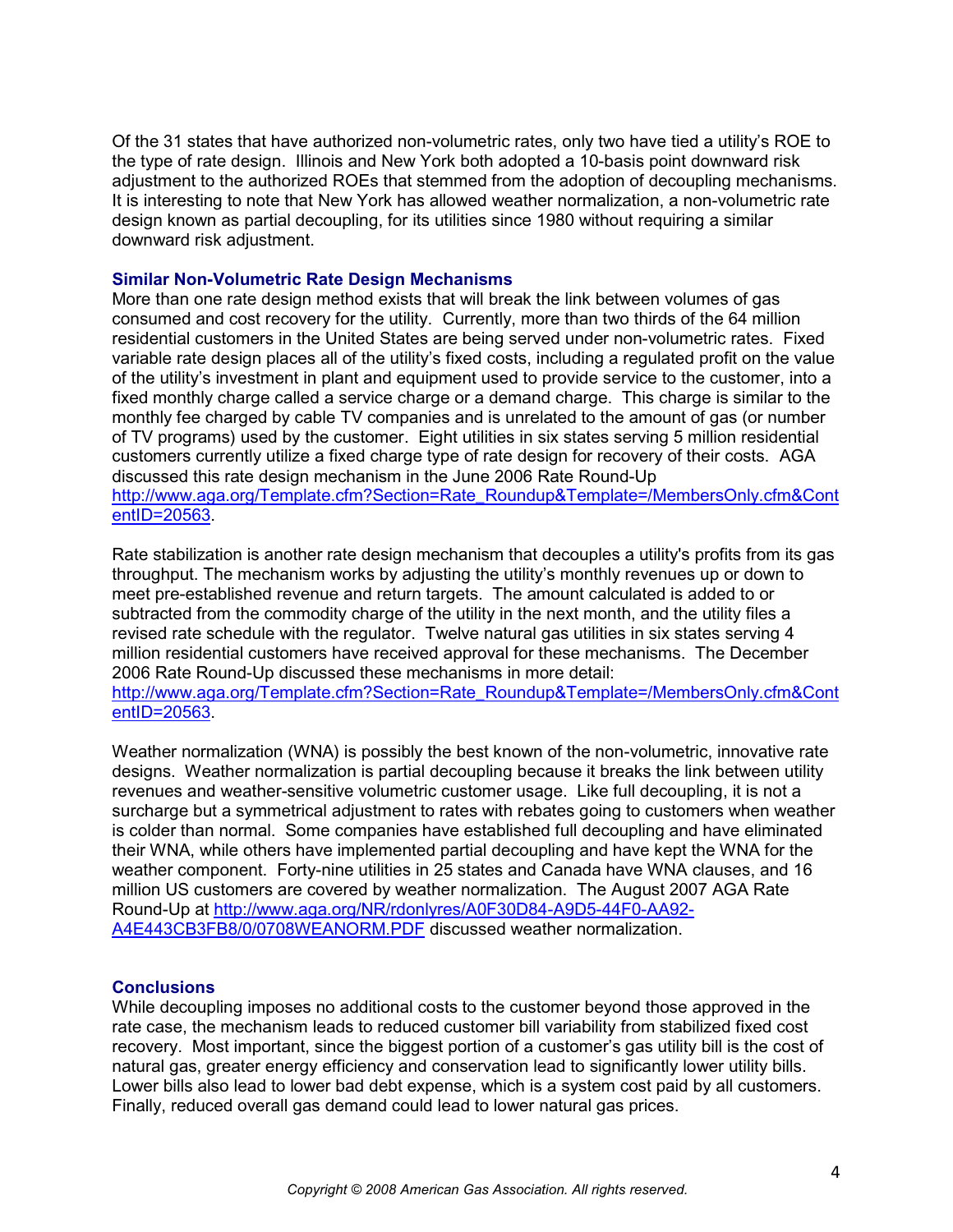An independent evaluation of one decoupling tariff<sup>1</sup> found the program to be worthwhile and in the public interest. Among the conclusions of the evaluators were that the mechanism is effective in reducing the variability of utility revenues; the mechanism removes disincentives to promote energy efficiency; decoupling changes the company focus from sales advertising to conservation advertising; the mechanism does not reduce the incentive for good customer service; public purpose funding established in conjunction with the conservation component is beneficial to consumers; and the mechanism does not shift risk to customers.

While traditional rate designs contain a financial disincentive that prevents utilities from aggressively promoting energy efficiency and conservation, revenue decoupling breaks the link between a utility's earnings and energy consumption of its customers without adding any additional customer charges beyond what was approved by regulators. States should energetically consider implementing this innovative rate design.

#### **CURRENT REVENUE DECOUPLING PROGRAMS**

#### Ê **APPROVED**

- 1. AR Arkansas Oklahoma-
- 2. AR Arkansas Western
- 3. AR Center Point Energy
- 4. CA Pacific Gas and Electric
- 5. CA San Diego Gas and Elec.
- 6. CA Southern California Gas
- 7.  $CA -$  Southwest Gas
- 8. CO PSC of Colorado
- 9. IL Peoples Gas
- 10.  $IL North$  Shore Gas
- 11.  $IN Citizens Gas & Coke$
- 12. IN Vectren Indiana Gas
- 13. IN Vectren Southern Indiana G&E
- 14. MD Baltimore Gas and Elec.
- 15.  $MD Washington$  Gas
- 16.  $NJ NJ$  Natural Gas
- 17. NJ South Jersey Gas
- 18. NY Consolidated Edison
- 19. NY National Fuel Gas Distribution

Natural, Christensen Associates Energy Consulting, LLC, March 2005.

- 20. NC Piedmont Natural Gas
- 21. OH- Vectren Ohio
- 22. OR = Cascade Natural Gas
- 23. OR NW Natural Gas
- $24. UT Questar Gas$
- 25. WA Avista Corp.

 $\overline{a}$ 

26. WA - Cascade Natural Gas

#### Ê **PENDING**

- 1.  $AZ -$  Southwest Gas
- 2.  $DE -$  Generic Proceeding
- $3. \quad IL CILCO$
- 4.  $IL CIPS$
- 5. IL Illinois Power
- $6$   $\parallel$   $\perp$  Nicor
- 7. NC PS Co. of North Carolina
- 8. NV Generic Proceeding
- 9. NY National Grid Niagara Mohawk
- 10. MA Generic Proceeding
- 11. WA NW Natural Gas

<sup>1</sup>A Review of Distribution Margin Normalization as Approved by the Oregon Public Utility Commission for Northwest

*Copyright © 2008 American Gas Association. All rights reserved.*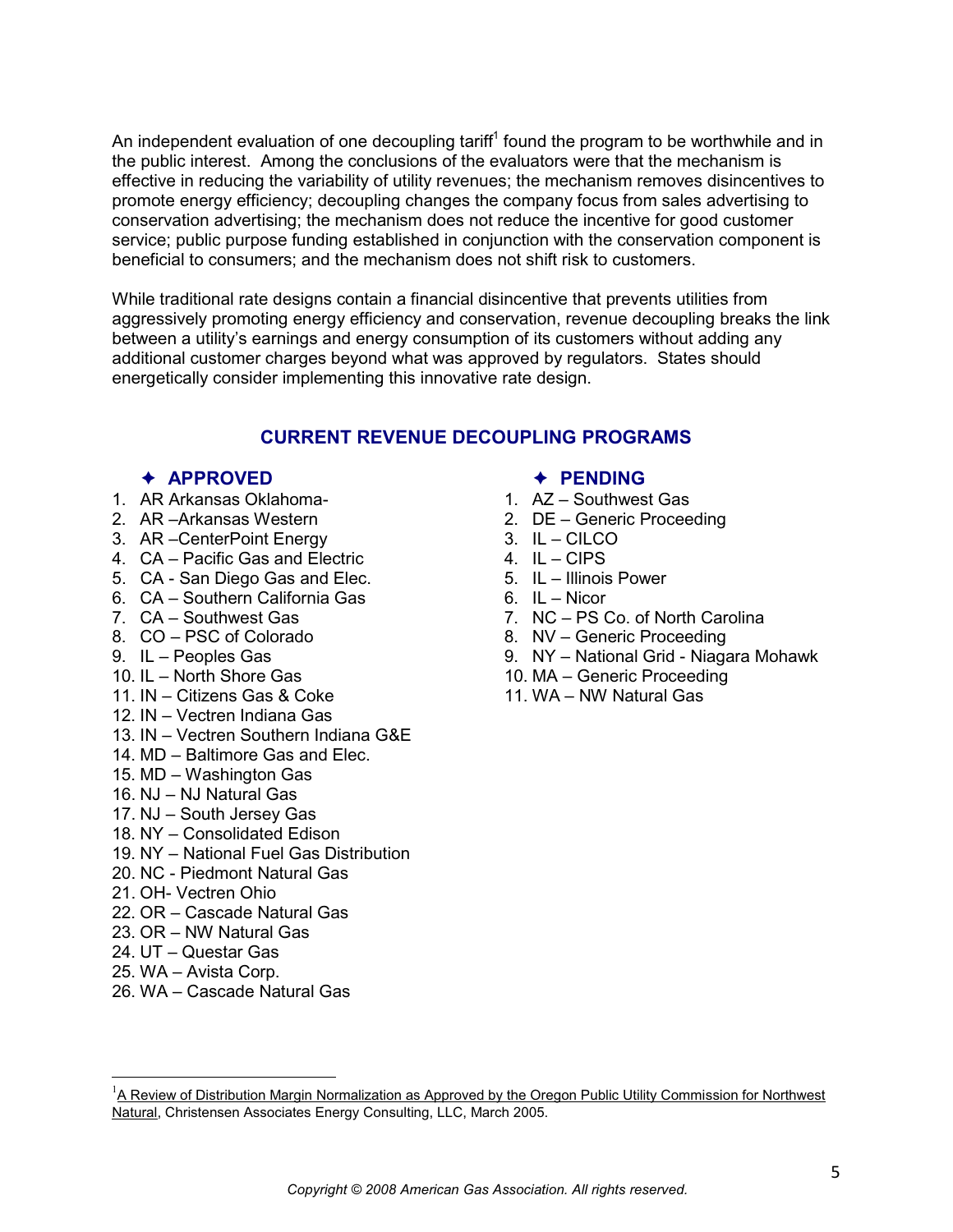#### **Arkansas ± Arkansas Oklahoma**

On Nov. 20, 2007 the Arkansas Public Service Commission adopted a settlement authorizing Arkansas Oklahoma Gas to implement revenue decoupling for residential and commercial customers. The mechanism, a trial billing determinant rate adjustment is similar to the riders authorized for Arkansas Western Gas and CenterPoint Energy Arkansas Gas.

#### **Arkansas ± Arkansas Western**

On July 13, 2007, the Arkansas Public Service Commission adopted a settlement authorizing Arkansas Western Gas to implement a trial billing determinant rate adjustment (TBDRA) rider, similar to the decoupling rider proposed by the company, to mitigate the impact of reduced customer gas usage associated with conservation programs on the company's revenues. The TBDRA rider is to remain in place at least through year-end 2012, for measurement periods that conclude on July 31, 2010 and the company is permitted to request an extension of the rider.

#### **Arkansas ± CenterPoint Energy Arkansas Gas**

On October 25, 2007, the Arkansas Public Service Commission adopted a settlement authorizing CenterPoint Energy Arkansas Gas to implement a trial billing determinant adjustment (BDA) rider to mitigate the impact of reduced customer natural gas usage on company revenues. The company supports the Arkansas commission's efforts to implement energy efficiency program guidelines for the state's utilities, and believes that the current decoupled rate design removes a very strong economic disincentive for the company to support those energy efficiency programs.

#### **California - Pacific Gas and Electric**

The only state that has adopted decoupling for both natural gas and electric utilities is California. With the goal of encouraging conservation and with broad stakeholder support at the time, Pacific Gas and Electric (PG&E) decoupled natural gas sales in 1978 and electric sales in 1982. In the 1970s, the California PUC mandated inverted block rate design (increasing levels of consumption are charged higher rates) to encourage customer conservation. However, an inverted rate structure magnifies the impact on revenues of weather, conservation, price elasticity and other sales changes. Decoupling allows pricing signals to customers without revenue loss or gain to the company. The revenue decoupling mechanism is paired with an annual attrition mechanism that adjusts annually for customer growth, inflation, and replacement of aging infrastructure facilities. To address the huge escalation of natural gas costs in the winter after Hurricane Katrina, PG&E deployed several initiatives that encouraged conservation but that reduced its natural gas transportation revenues by \$47 million. Without decoupling, the conservation program would have had a negative impact on PG&E's financial performance and very likely would not have been proposed. Today, nearly all of PG&E's revenues are decoupled, with only about 4 percent of natural gas revenues at risk, and support continues to be widespread among stakeholders throughout the state.

#### **California - Southwest Gas**

California has had some variation of a decoupling program in place for most of its utilities for nearly 30 years. The impetus for the program was the enactment of lifeline rates legislation, gas supply constraints, and the adoption of demand side management programs by the state. In its most recent general rate case order, effective April 15, 2004, Southwest Gas was granted authority to implement a decoupling mechanism for all customer classes. The decoupling mechanism utilizes a balancing account to protect customers if base revenues exceed authorized levels, and to protect stockholders if base revenues are less than authorized levels. The program is firmly established and utilizes a long-standing regulatory construct that does not recognize an explicit reduction to ROE.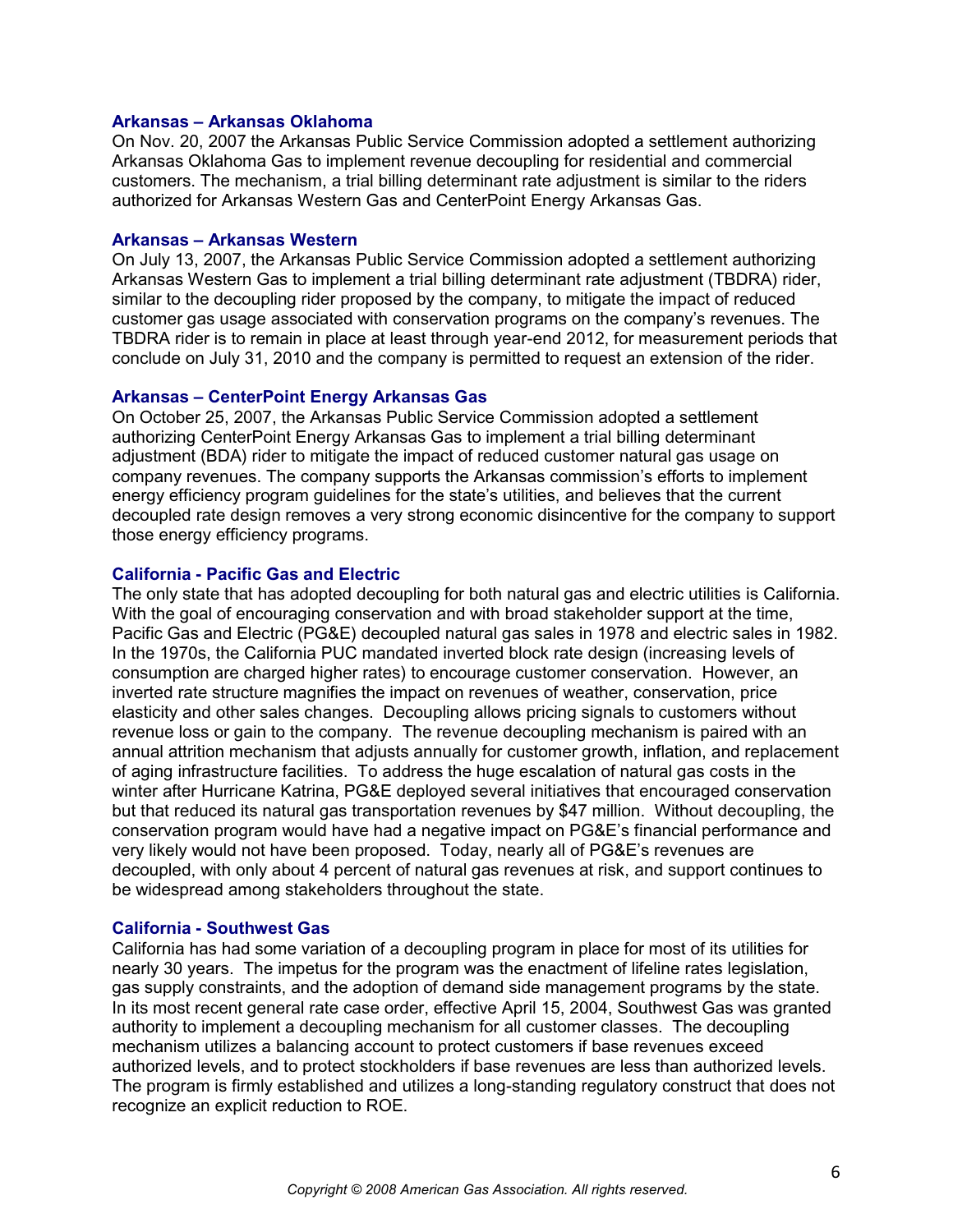Future test year system annual revenue requirement (margin) is established in a rate case as a fixed dollar amount on a monthly and annual basis. The difference between billed margins and authorized margins, plus carrying costs, is recorded monthly in a deferred account. The account balance is amortized annually through a uniform cents-per-therm rate applicable to all schedules, except special contracts. The test year margin amount increases each January 1 (between rate cases) according to an established formula.

#### **California - Southern California Gas and San Diego Gas and Electric**

The decoupling programs at Southern California Gas and at San Diego Gas and Electric are similar to the programs at Southwest Gas and at Pacific Gas and Electric. The decoupling programs at the California utilities apply to all customer classes, including industrial customers.

#### **Colorado ± Public Service Co. of Colorado (a Unit of Xcel Energy)**

On June 18, 2007, the Colorado Public Utilities Commission authorized Public Service Company of Colorado to adopt a partial revenue decoupling mechanism for residential customers following the adoption of a settlement with modifications. The revenue decoupling mechanism will be in effect on a pilot basis from Oct. 1, 2008, through Sept. 30, 2011, after which the PUC will evaluate the mechanism and determine whether it should be continued, modified, or eliminated. As modified by the PUC, Public Service Company is to absorb the lost revenue associated with the first 1.3 percent of any reduction in gas sales each year. The commission noted that over the past five years gas usage per customer has declined about 2.6 percent annually.

#### **Illinois ± Peoples Gas and North Shore Gas (Units of Integrys Energy Group)**

On February 6, 2007, Peoples Gas Light & Coke and North Shore Gas were authorized by the Illinois Commerce Commission to implement a decoupling mechanism under which rates will be adjusted to exclude the impact on margin of variations in weather, customer participation in conservation programs, and other factors. The companies also were authorized to implement separate energy efficiency programs, to be recovered through a rider. The decoupling mechanism is updated and true-ups are passed through to customers monthly.

#### **Indiana ± Citizens Gas and Coke Utility**

In 2007, Citizens Gas and Coke Utility implemented a decoupling mechanism for its residential and commercial customers that is similar to the mechanisms implemented for the Indiana natural gas utilities of Vectren. The Indiana commission initially rejected the company's proposal for a decoupling mechanism. Citizens then appealed the decision, and on rehearing, the commission authorized the company to implement revenue decoupling.

#### **Indiana ± Vectren Indiana Gas**

Vectren Energy Delivery's decoupling mechanism consists of two interrelated components: the conservation funding rider, and the decoupling mechanism. The company filed a petition rather than a new rate case for the conservation program and settled the filing in 2006. The Energy Efficiency Funding Component is assessed to residential and general service (commercial and small industrial) customers, although Vectren is financing a few items itself.

On February 13, 2007, the Indiana Utility Regulatory Commission adopted a settlement in the company's rate case, authorizing Indiana Gas to implement a slightly modified version of the sales reconciliation component of the energy efficiency rider that had been approved in 2006, in which 100 percent of margins lost as a result of gas conservation are to be recovered. The previous decoupling methodology that had been approved in 2006 required that the SRC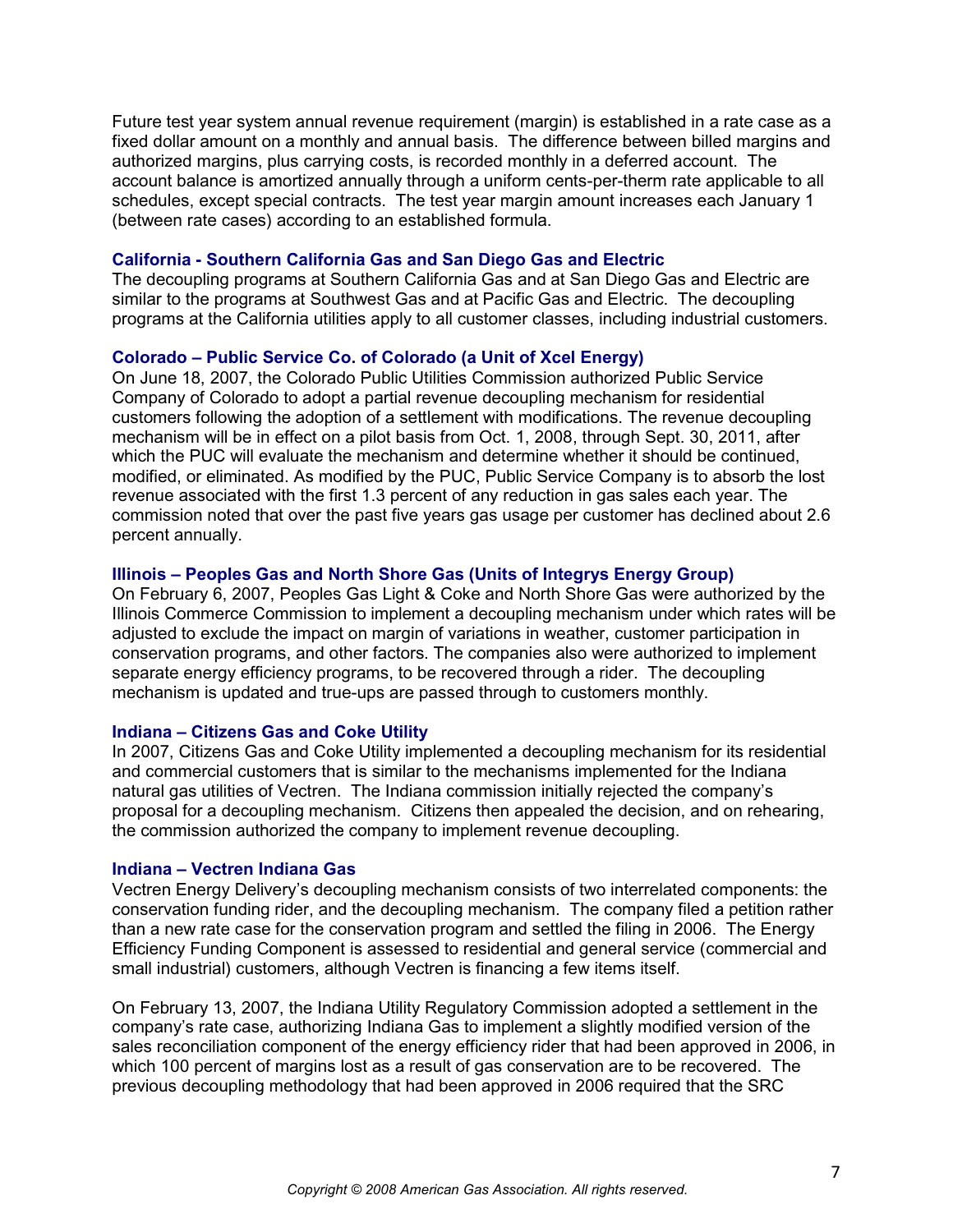charges be reduced by 15 percent to reflect the potential impact upon gas usage of factors other than energy conservation.

#### **Indiana ± Vectren Southern Indiana Gas and Electric**

Vectren Energy Delivery's decoupling mechanism consists of two interrelated components: the conservation funding rider, and the decoupling mechanism. The company filed a petition rather than a new rate case for the conservation program and settled the filing in 2006. The Energy Efficiency Funding Component is assessed to residential and general service (commercial, small industrial) customers, although Vectren is financing a few items itself.

#### **Maryland - Baltimore Gas and Electric and Washington Gas Light**

BG&E's decoupling program began as part of a 1998 base rate case and is a "full decoupling" program, in that it is designed to recover multiple sources of margin loss, including weather and price elasticity, as well as losses caused by customers' conservation and energy efficiency. The Maryland decoupling mechanism utilizes a balancing account that returns to customers excess margin when revenues exceed authorized levels. A conservation component is separate from the decoupling mechanism, which applies to residential and general service firm customers.

BG&E makes adjustments to the delivery price of gas under the applicable schedules to reflect test year base rate revenues established in the latest base rate proceeding, after adjustment to recognize the subsequent change in the number of customers from the test year level. Test year average use per customer is multiplied by the net number of customers added since the like-month during the test year. The product is added to test year revenue to restate test year revenues for the month to include the revised values. Actual revenues collected for the month are compared to the restated test year revenues, and any difference is divided by estimated sales for the second succeeding month to obtain the adjustment to the applicable delivery price. Any difference between actual and estimated sales is reconciled in the determination of the adjustment for a future month. Details of the calculation of the billing adjustment are filed monthly with the public service commission.

In October of 2005, Washington Gas Light implemented a decoupling mechanism outside of a rate case that is similar in design to the decoupling program of Baltimore Gas and Electric. The Washington Gas program applies to all firm customer classes and does not have a conservation component as part of the mechanism.

#### **New Jersey - New Jersey Natural Gas and South Jersey Gas**

On October 12, 2006, the New Jersey Board of Public Utilities (BPU) approved requests by New Jersey Natural Gas Co. and South Jersey Gas Co. to replace their existing weather normalization clauses (WNC) with a conservation incentive program (CIP) that would capture gross margin variations related to both weather and customer usage. The three-year pilot programs, which were initiated outside of a base rate case, apply to residential and most commercial customers, who will be segregated in distinct groups to avoid any cross subsidization. The decoupling mechanisms include new conservation programs that will be funded by the company, with additional programs expected to be added during the three year pilot. New Jersey Natural will spend at least \$2 million on the new customer conservation efforts, and South Jersey Gas will spend at least \$1.2 million.

As with the old WNC calculation, gross margin deficiencies attributable to conservation and other non-weather-related factors will be recovered from customers in the subsequent year through the CIP Rider. However, annual recoveries based on those deficiencies will be limited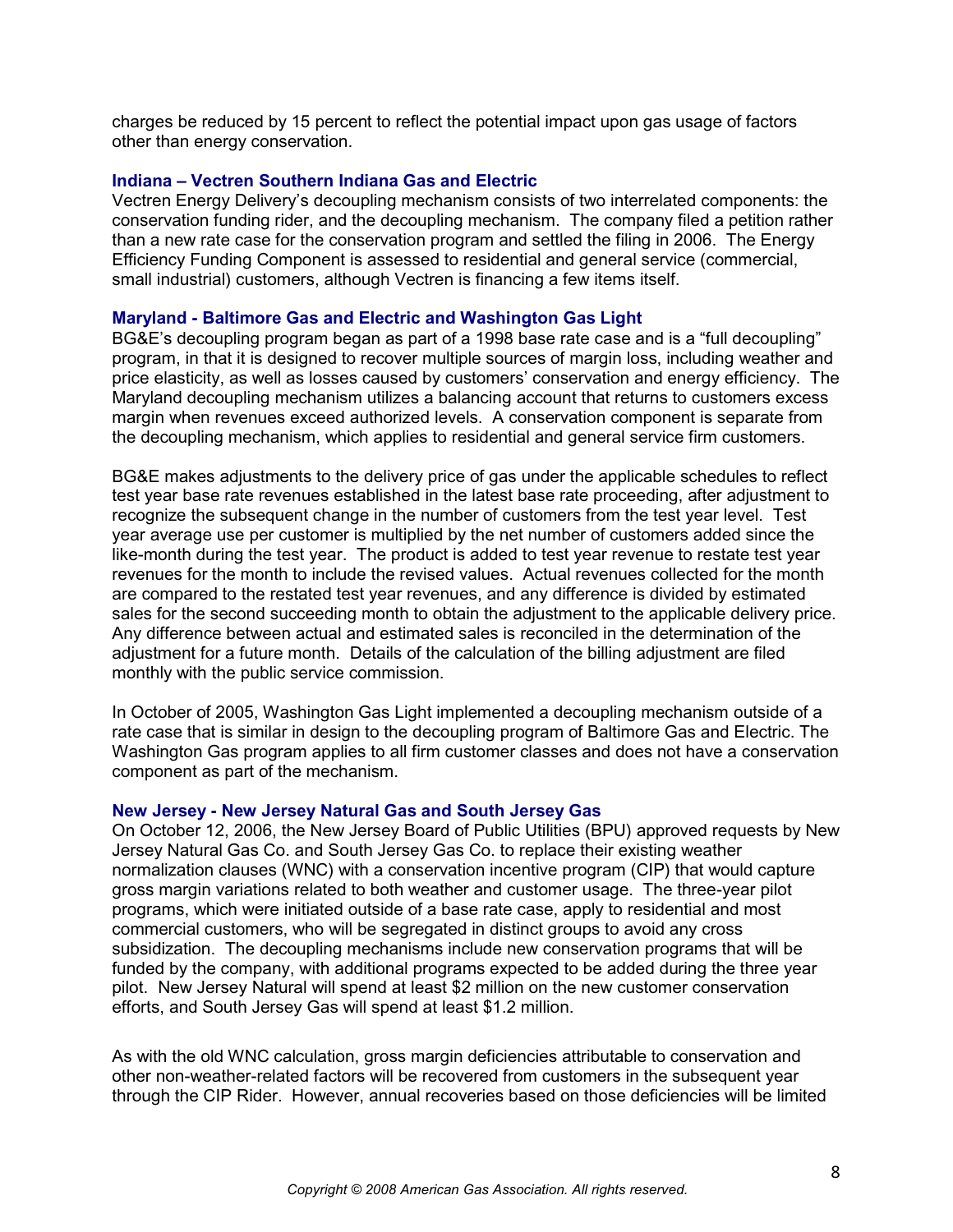to a level of agreed-upon gas supply savings. For New Jersey Natural, the initial level of agreed upon savings will be \$10.6 million for each year of the pilot. This amount has been realized by releasing capacity, with BPU approval, from New Jersey Natural Gas to NJR Energy Services, the wholesale energy services subsidiary of New Jersey Resources.

The new decoupling program features a return on equity test that prevents New Jersey Natural from recovering any portion of a CIP deficiency charge that would cause the company to earn in excess of its authorized return during the pilot period. The company will have an independent third-party provide a comprehensive evaluation of the effectiveness of the initial two years of the program and will file a report with the BPU no later than April 1, 2009. The BPU may extend, modify or terminate the program at the end of the three-year pilot and if the program is not extended, the WNC program would be reinstated. The program at South Jersey is nearly identical to the New Jersey Natural decoupling program.

#### **New York ± Consolidated Edison Company of New York**

On September 19, 2007, the New York State Public Service Commission adopted a three year gas rate plan for Consolidated Edison Company of New York that authorized the company to implement a transitional, one-year revenue decoupling mechanism (RDM) and a gas energy efficiency program. For the first rate year of the three-year plan, the \$14 million efficiency program will be administered by the New York State Energy Research and Development Authority pursuant to orders issued by the Commission in Case 03-G-1671. A gas collaborative is to be formed to develop a gas efficiency program for rate years two and three, including recommendations for program design, funding levels, administration and incentives for the company. The plan allows for the continuation of Con Ed's weather normalization clause.

#### **New York ± National Fuel Gas Distribution Co.**

On December 21, 2007, the New York Public Service Commission authorized National Fuel Gas Distribution Co. to implement a Revenue Decoupling Mechanism (RDM) and a Conservation Incentive Program. The mechanisms will allow the company to implement a surcharge and credit mechanism, through which it will be able to recover lost margin associated with conservation savings of customers. As part of the RDM, National Fuel will establish a Conservation Incentive Program with three main components: (1) a low income usage reduction program that would provide insulation and efficient appliances for qualified low income customers; (2) a high efficiency appliance rebate program for residential and small nonresidential customers; and (3) a general customer conservation education and outreach effort with a specific low-income customer component that recognizes that low income customers are among the highest consuming residential customers. The decoupling mechanism will apply to residential and small consumption (less than 5000 Mcf annual) customers and was implemented as part of a rate case.

#### **North Carolina - Piedmont Natural Gas**

This decoupling tariff, approved by the North Carolina Utilities Commission in the company's November 2005 rate case, gave Piedmont Natural Gas permission to implement a Customer Utilization Tracker (CUT). The mechanism was approved as an experimental, provisional tariff for a period of no more than three years and will automatically terminate on November 1, 2008, unless renewed in a general rate case. During the life of the CUT, Piedmont has agreed to contribute \$500,000 per year toward conservation programs. Adoption of the CUT also resulted in the elimination of the company's existing weather normalization adjustment mechanism. In the 2005 ruling, the commission established an approved margin per customer per month for each residential and commercial rate class. Differences between the approved levels and the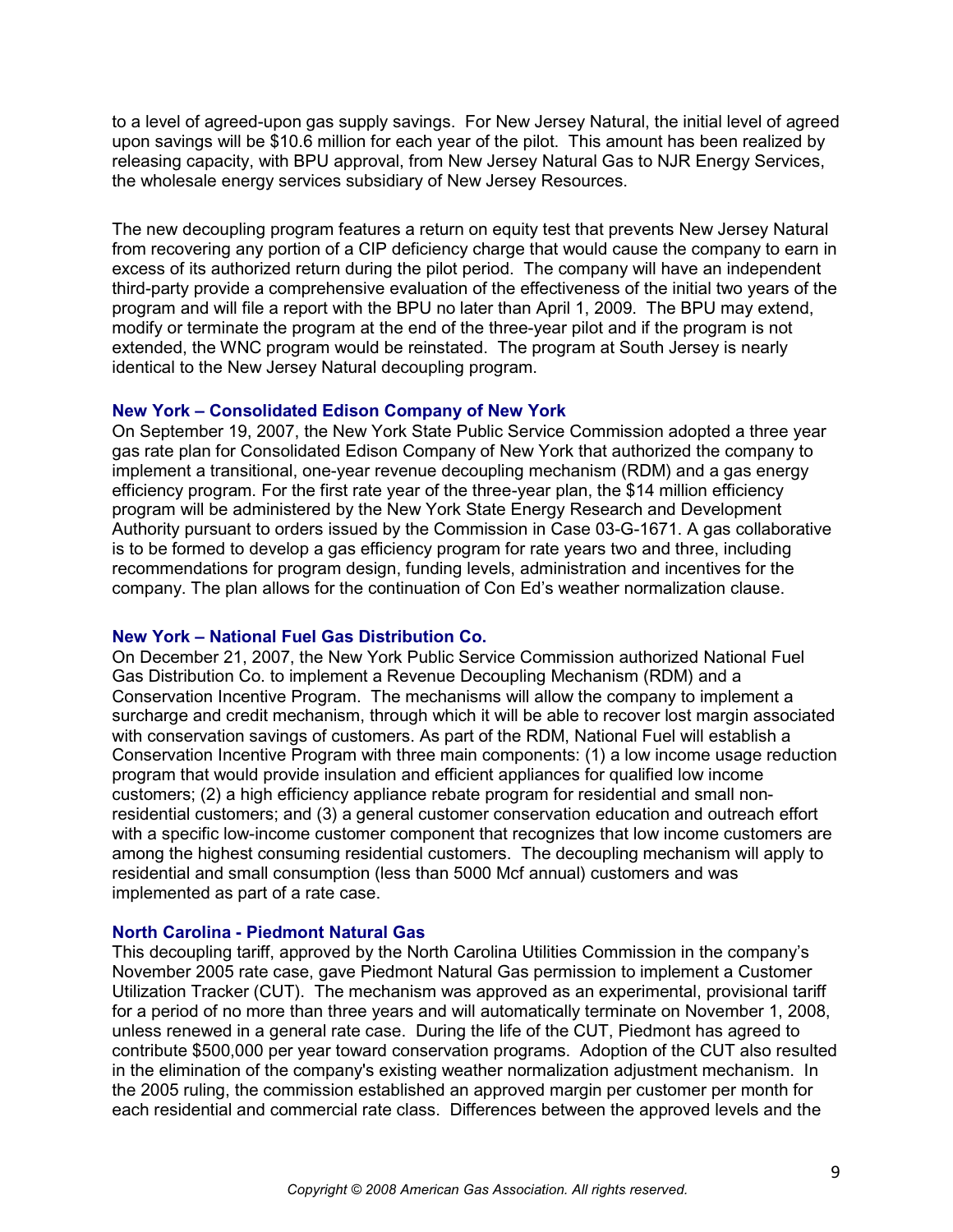actual recovery are tracked monthly in a deferred account and trued-up twice a year. The mechanism applies to residential and commercial customers.

The North Carolina attorney general appealed to the state Supreme Court to overturn the commission action. In July of 2006, Piedmont negotiated a settlement with the attorney general in which the company agreed to an additional contribution of up to \$1,500,000 per year, dependent upon the level of conservation related revenues received by the company through the CUT mechanism. The (up to) \$1,500,000 will be split 50/50 between a direct reduction in customer rates and further contributions to conservation programs, over and above the \$500,000 per year contribution to conservation agreed to in the tariff.

On March 31, 2008, Piedmont filed a rate case with the commission and requested authorization to expand its energy efficiency and conservation programs, and make permanent the CUT. A commission decision is expected prior to November 2008.

#### **Ohio - Vectren**

In September 2006, Vectren Energy Delivery received approval from the Ohio Public Utility Commission to implement a conservation tracking mechanism that is designed to provide customers with tools and information to assist them in reducing their energy costs from the level of costs that would otherwise exist absent the program. The program will operate for a minimum of two years and will receive funds from the utility, gas supply portfolio management proceeds, and reduced customer arrearages. The decoupled sales component will recover the difference between actual revenues and revenues approved in the last rate case. The company's most recent rate case came 10 months before the filing, which was settled in April of 2006. The mechanism is assessed to residential and general service (commercial, small industrial) customers.

In 2007, Vectren notified the Ohio PUC that it intended to request an extension of the two-year decoupling rider that was established by the Ohio Public Utilities Commission in September 2006. However, the Ohio Commission Staff indicated that it now prefers straight-fixed variable rate design and has asked the company to modify its rate filing. The PUC is required to complete rate cases within a 275-day period that begins at the time of the actual filing. Therefore, with a late-October 2007 filing, the Commission should complete the case in late July 2008.

#### **Oregon - NW Natural**

The Public Utility Commission of Oregon approved a decoupling tariff for NW Natural in September of 2002. The PUC said the tariff was designed "to break the link between an energy utility's sales and its profitability, so that the utility can assist its customers with energy efficiency without conflict." The tariff was a partial decoupling mechanism that allowed NW Natural to defer and then amortize 90 percent of the margin differentials for the residential and commercial customer groups. The mechanism contained two components: 1) a "price elasticity" factor that adjusted for increases or decreases in consumption attributable to annual changes in commodity costs or periodic changes in the company's general rates; and 2) a decoupling adjustment calculated on a monthly basis that accounted for deviations in expected volumes. Weather related risks were not covered by the mechanism. The additional company revenues or credits to customers produced by the mechanism were booked to a deferral account that was reconciled as part of the company's annual purchased gas adjustment.

The NW Natural decoupling tariff was put in place for three years on a pilot basis and had a sunset date of September 30, 2005, unless extended by the PUC. In March of 2005, NW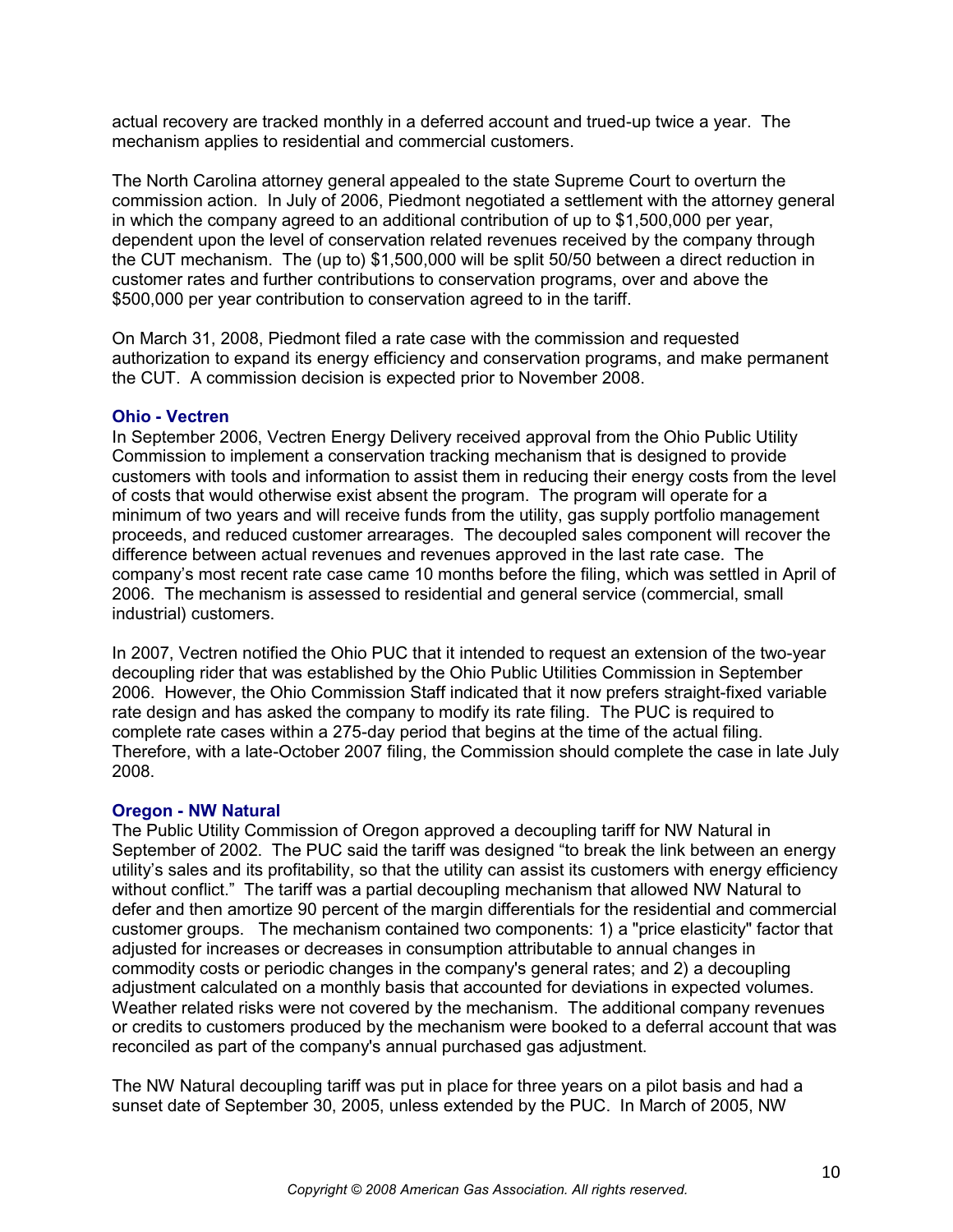Natural asked the PUC to investigate whether the decoupling tariff should continue. As part of the petition, NW Natural submitted the results of an independent study that had been required under the original order.

In August 2005, the Oregon PUC extended NW Natural's partial decoupling mechanism for an additional four years. NW Natural revised the decoupling schedule to provide for 100 percent deferral and amortization of the margin differentials. This change eliminated the non-weather related margin variability related to distribution fixed costs. In addition to the decoupling provisions, NW Natural currently has in effect a weather-adjusted rate mechanism (WARM) that was adopted in an earlier rate case and that lasts until September 30, 2008. The WARM covers all residential and small commercial customers, unless the customers opt out. The 2005 decoupling case dictates that public purpose funding and low-income assistance programs will remain in effect throughout the life of the decoupling program. In addition, industrial customers will not be charged or be eligible for any of the assistance programs.

On September 26, 2007, the Oregon PUC adopted a stipulation that extends NW Natural's decoupling mechanism and weather adjustment clause until October 31, 2012, and prohibits the company from filing a new rate case prior to September 1, 2011.

NW Natural has a conservation component to its decoupling program that provides an indirect efficiency incentive to its customers. The company collects from all of its residential and commercial customers a "public purpose" surcharge of 1.5 percent of their total monthly bills. The funds are then passed on to an independent, non-profit organization, the Energy Trust of Oregon. The Energy Trust, which also receives funding from public purposes surcharges from all of Oregon's electric utilities, provides grants to promote energy efficiency and renewable resources among homes and businesses.

The Energy Trust of Oregon disburses approximately \$6 million each year to encourage more efficient use of natural gas. Incentives include: \$450 - \$825 per unit to builders of new home construction if natural gas service is installed; rebates for high-efficiency gas furnaces, water heaters (including tankless units) and other appliances in existing homes; rebates on insulation, new windows and other efforts to reduce home energy use; and rebates on the installation of tankless water heaters, efficient boilers, etc., in commercial buildings.

#### **Oregon - Cascade Natural Gas**

Cascade Natural Gas' decoupling mechanism was approved by the Oregon Public Utility Commission on April 19, 2006. The mechanism, which was implemented outside of a rate case, applies to residential and commercial customers, and mitigates demand reduction caused by conservation. The mechanism also adjusts symmetrically for deviations from normal weather. The Conservation Alliance Plan consists of two deferral accounts, one that tracks monthly weather-normalized usage impacts on margins, and another that tracks monthly nonweather related changes in usage on margin. The deferral accounts will be maintained as regulatory assets or regulatory liabilities and will be amortized over the following year as increments to the commodity charge. The Cascade decoupling program includes a 0.75 percent public purpose surcharge to customers and a 0.75 percent of revenue contribution from the company to fund conservation programs for customers.

The Cascade Natural Gas decoupling mechanism imposes service quality requirements, and includes a penalty provision for failing to perform below specified ratios on customer complaints. While there was no reduction to allowed ROE, Cascade's current earnings sharing mechanism was modified to reduce the threshold amount for earnings sharing from baseline ROE plus 300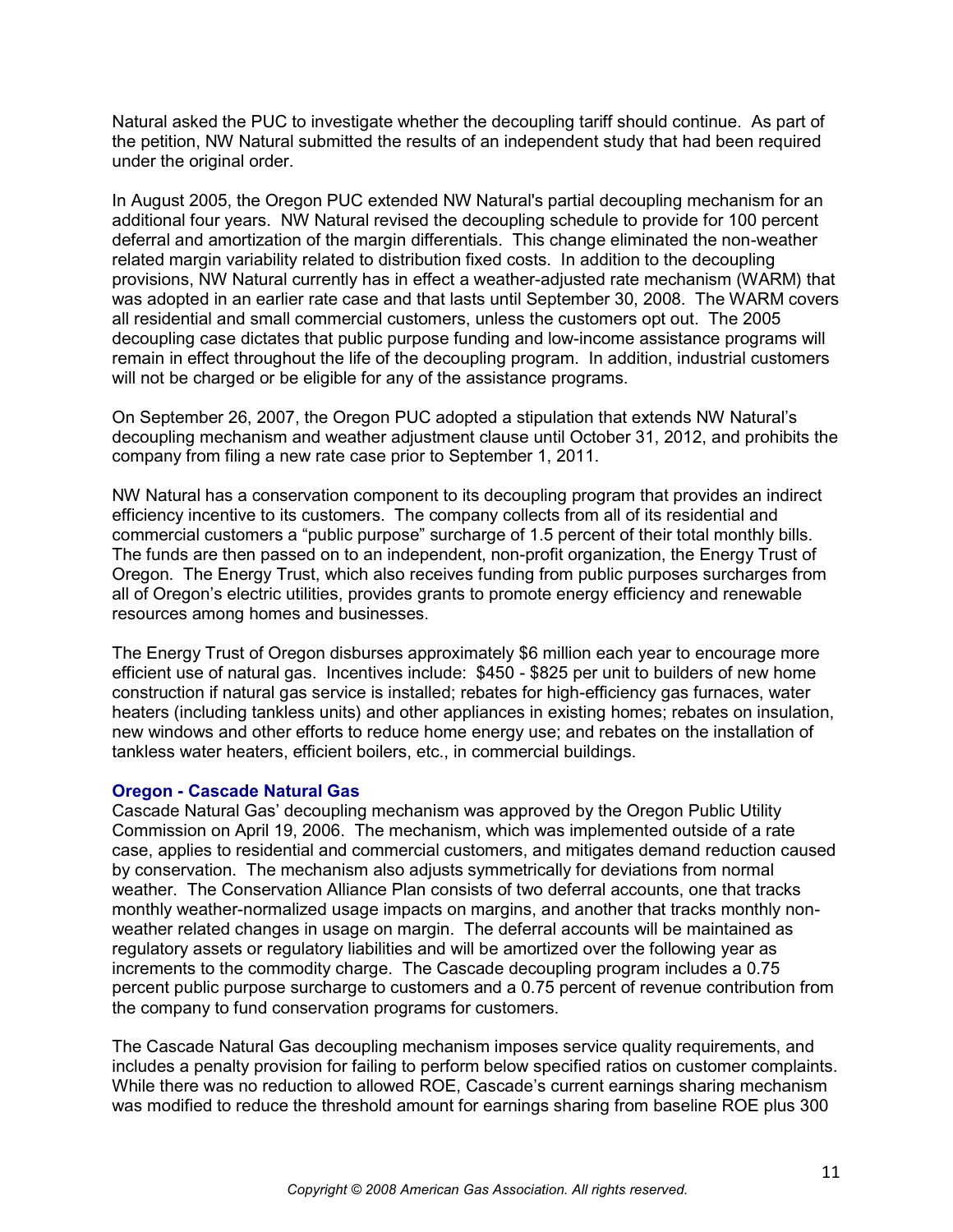basis points, to baseline ROE plus 175 basis points. If requested by the commission, the company must file a general rate case in 2008. The plan will remain in effect until September of 2010 and an independent evaluation of the program will be conducted for the parties.

#### **Utah - Questar Gas**

Questar Gas received approval for a Conservation Enabling Tariff on October 6, 2006. The three-year pilot program was the result of a four-year process that included numerous task forces and stakeholder groups. The program applies only to the general service class (residential and small commercial) customers and requires the company to aggressively pursue demand side management goals and to fund low-income weatherization programs. The company was granted full decoupling and also kept its previously authorized weather normalization adjustment clause. The program was implemented outside of a rate case.

#### **Washington - Avista**

On February 1, 2007, Avista received approval from the Washington Utilities and Transportation Commission to implement a partial decoupling mechanism on a three-year pilot basis. The program, which does not include losses related to weather, will apply to residential and small commercial customers, and rate increases from the program will be capped at 2 percent per year. The company had recently completed a rate case when it filed its petition.

Avista is to defer 90 percent of the non-weather-related margin difference (positive or negative), which is to be recovered from or returned to customers. The recovery of any deferred costs is subject to both an earnings test that would prohibit collection if Avista is earning above its authorized 9.11 percent rate of return, and a demand-side management (DSM) test that would prohibit collection if specific conservation targets are not achieved. Funds not recovered due to the earnings and/or DSM tests may not be carried over to the next period. Also, the commission prohibits Avista from earning interest on deferrals until the deferrals are approved for recovery.

Avista must submit an evaluation of the mechanism and any proposed modifications if it wishes to continue the program after three years. The commission stated that the mechanism will be evaluated, and extension granted, only if there is a demonstration that the mechanism led to cost-effective enhanced conservation.

#### **Washington - Cascade Natural Gas**

On January 12, 2007, the Washington Utilities and Transportation Commission authorized Cascade Natural Gas to implement a partial decoupling mechanism on a pilot basis for a threeyear period. The mechanism, which will apply to residential and general service commercial customers, would defer non-weather-related margin variances (e.g., changes in usage related to conservation and energy efficiency improvements). In connection with the decoupling mechanism, the settlement called for Cascade to submit a conservation plan, which would be filed after the settlement was approved and an advisory group was convened to review an outside consultant's assessment of the energy efficiency potential in the company's service territory. The settlement specified that the plan would contain targets and benchmarks based on recommendations from the advisory group, and opportunities for penalties and/or incentives. Cascade's program includes paying for customer incentives on rebates for cost-effective demand side management programs, such as high efficiency appliances, insulation and consumer education programs. The decoupling program will be subject to commission approval of a conservation plan, with earnings capped at the authorized 8.85 percent overall rate of return, and will include penalties for failure to meet conservation targets and benchmarks. The pilot program will be evaluated regardless of whether the company seeks to continue the program after the three-year period expires.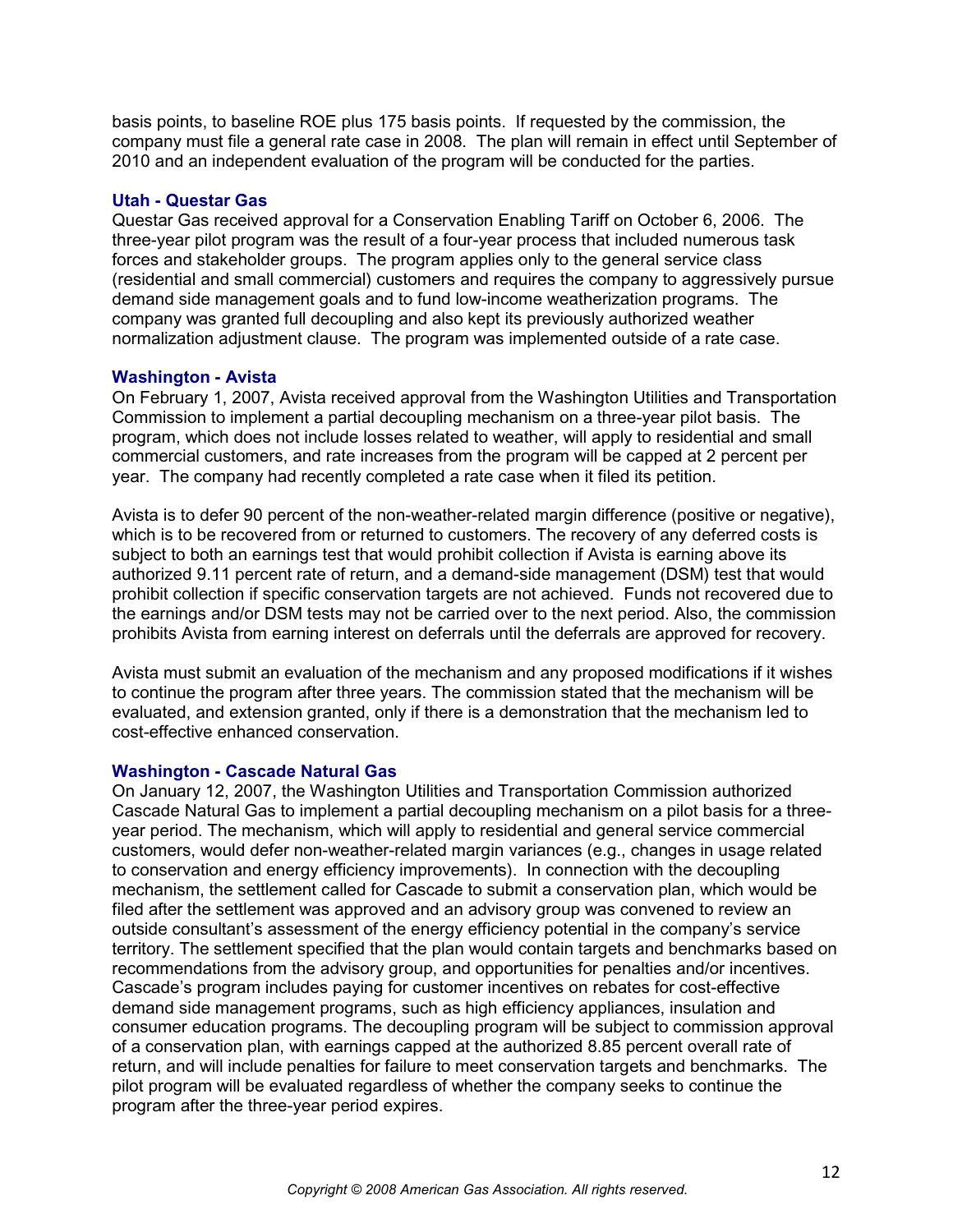#### **PENDING UTILITY CASES**

#### **Arizona ± Southwest Gas**

On August 31, 2007, Southwest Gas filed a rate case at the Arizona Corporation Commission that proposes a non-weather-related decoupling mechanism. The staff of the commission does not support the decoupling mechanism. Southwest previously requested a decoupling mechanism from the Arizona commission, which was denied in 2006. A final commission decision in the current case is expected in September.

#### **Illinois ± CILOCO, CIPS, and Illinois Power (units of Ameren)**

On Nov. 2, 2007, the Illinois utility operating subsidiaries of Ameren filed with the Illinois Commerce Commission for approval to implement revenue decoupling mechanisms designed to mitigate the impact on revenues of conservation and weather-related variations in gas sales volumes. Ameren has also filed to implement decoupling mechanisms for its Illinois jurisdictional electric utilities.

#### **Illinois ± Nicor**

On April 29, 2008, Northern Illinois Gas (Nicor) filed a base rate case with the Illinois Commerce Commission and proposed to implement a new "Conservation Partnership Plan," under which Nicor would establish a conservation fund that would be administered by a third-party, with the company to be permitted to implement a revenue decoupling mechanism to mitigate the revenue impact of conservation programs and allow the company to fully recover its fixed costs.

#### **New York ± Niagara Mohawk ± (A Unit of National Grid)**

On May 23, 2008, National Grid's upstate New York operating company, Niagara Mohawk, filed a rate case in which it seeks approval from the New York Public Service Commission to implement a Revenue Decoupling Mechanism (RDM). The RDM would cover residential and commercial customers and calculate the true-up adjustment on a revenue per customer basis. National Grid would also implement an energy efficiency program. The costs of the energy efficiency program and the company's lost revenue would be collected through a systems benefit charge until the RDM goes into effect. National Grid has requested a \$95 million rate increase, of which \$11 million would be for the system benefits charge.

#### **North Carolina ± Public Service Company of North Carolina**

On March 31, 2008, Public Service Company of North Carolina requested a customer utilization tracker for residential and customer customers as part of its rate case before the North Carolina Public Service Commission. The company also proposed several conservation initiatives. A decision in the case is expected by November 1, 2008.

#### **Washington ± NW Natural Gas**

On March 28, 2008, Northwest Natural Gas filed a rate case with the Washington Utilities and Transportation Commission in which it seeks to implement a revenue decoupling mechanism. A decision is expected in March 2009.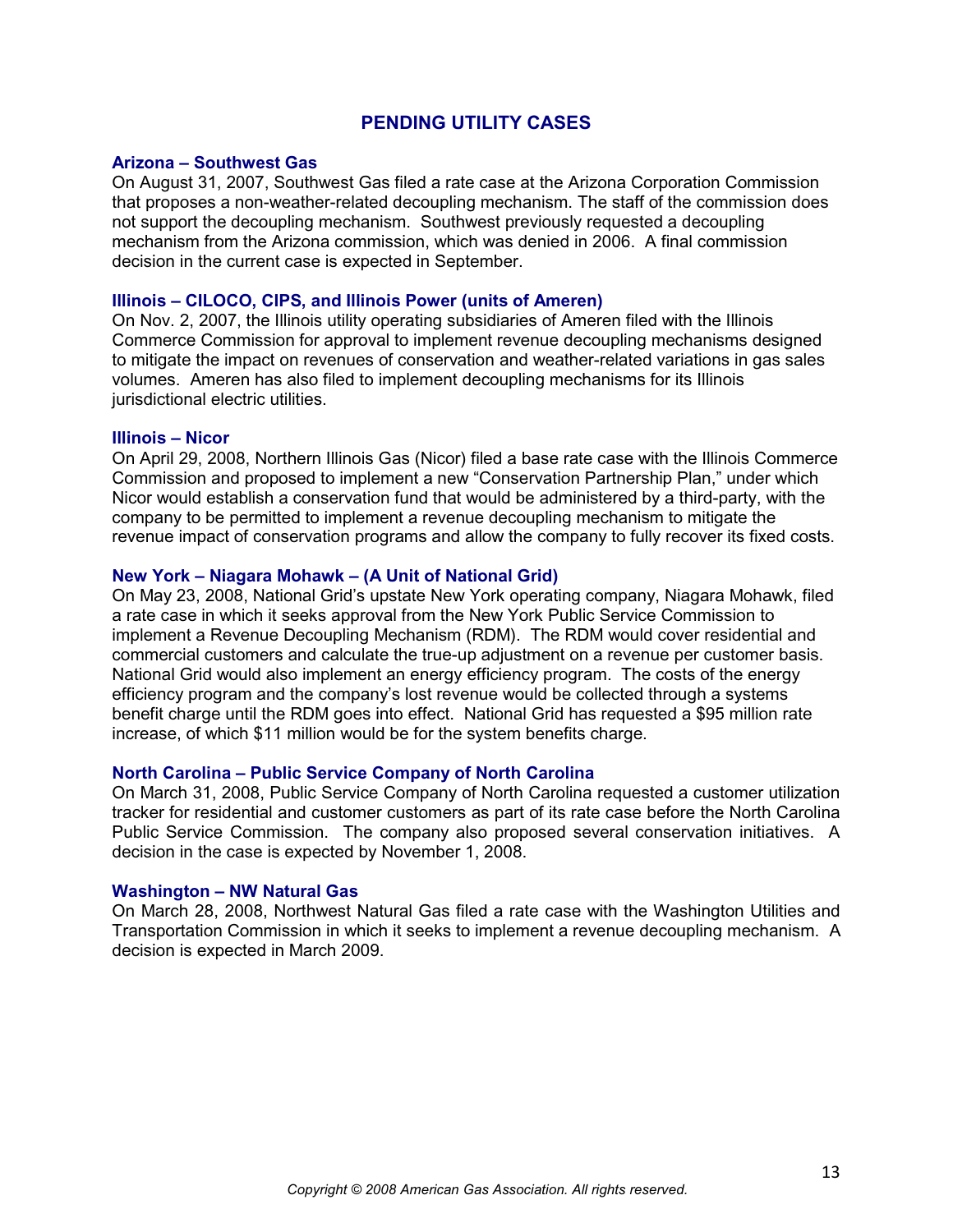#### **PENDING STATEWIDE INVESTIGATIONS**

In December of 2007, Congress passed the Energy Independence and Security Act, which modifies the Public Utility Regulatory Policy Act and requires that states consider implementing natural gas rate designs that align natural gas utility incentives with the deployment of costeffective energy efficiency, and further requires state commissions to consider separating fixedcost revenue recovery from the volume of transportation or sales service provided to customers. With this directive, many of the states that do not already allow non-volumetric rates will be holding statewide investigations during 2008 to consider changes to their rate design policies.

#### **Delaware**

In March 2007, Delmarva Natural Gas settled its gas base rate case with the Delaware Public Service Commission and the parties agreed to investigate the development of a decoupling mechanism through a statewide process with all parties reserving all rights to argue that a ROE adjustment or some other adjustment may or may not be appropriate if a decoupling mechanism is adopted. While the rate case did not propose a conservation component, as part of the company's recent. "Blueprint for the Future" filing, the company did include rebate programs for DSM and energy conservation programs for gas and electric customers in Delaware.

#### **Massachusetts**

On August 9, 2007, the Massachusetts Department of Public Utilities (DPU) opened an investigation that is designed to boost conservation, energy efficiency activities, and demand side response by electric and natural gas utilities, and ratemaking mechanisms to promote such efforts. Massachusetts utilities currently operate under Performance Based Regulation (PBR) because the DPU, after extensive review, found that PBR is better suited for promoting the traditional rate objectives of safe, reliable, and least cost utility services. While Massachusetts natural gas utilities support revenue decoupling mechanism because such measures give utilities more of an incentive to push for efficiency measures and increased conservation, they also support the continued reliance on PBR ratemaking. A report is expected in July 2008.

#### **Nevada**

In 2006, Nevada enacted SB 437, which requires the Nevada Public Utility Commission to adopt regulations to establish methods and programs that remove financial disincentives that discourage natural gas utilities from supporting energy conservation. Utilities may, but are not required to, implement these programs. The utility is required to file a rate case if it chooses to use a program that removes the financial disincentives. The Nevada commission is currently conducting a hearing pursuant to the requirements in SB 437 and a final regulation, which would not require decoupling for any utility, is not expected for several months.

#### **RESOURCES: COMPANIES, RATE ORDERS, WEBSITES, CONTACTS, ETC.**

Arkansas Oklahoma Gas - Arkansas - Approved - Docket No. 07-026-U, 2007, http://apps.puc.state.or.us/orders/2006ords/06-191.pd;

Arkansas Western Gas - Arkansas - Approved - Docket No. 06-124-U, 2007, http://apps.puc.state.or.us/orders/2006ords/06-191.pd;

Ameren  $-$  Illinois  $-$  Pending  $-$  Docket Nos. 07-0588, 07-0589, and 07-0590, November 2007; Contact Bob Mill at 314-554-3734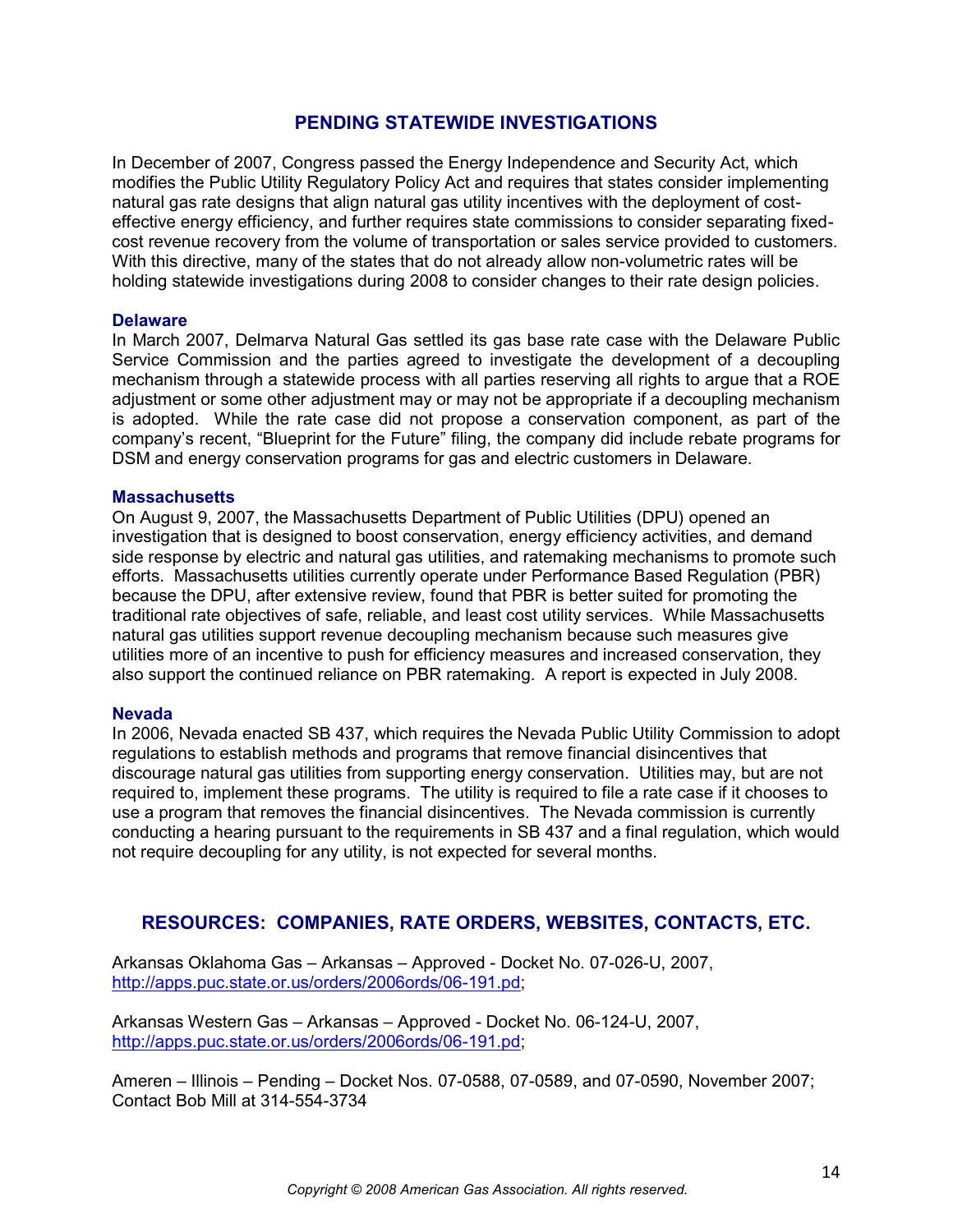Avista Corp. - Washington - Approved - Docket No. UG-060518, January 2007; http://wutc.wa.gov/rms2.nsf/vw2005OpenDocket/F1C66EC379B178FE88257412007A22CB; Contact Kelly Norwood @ 509-495-4267

Baltimore Gas & Electric - Maryland - Approved - Maryland Case No. 8780, Feb. 2005, http://webapp.psc.state.md.us/Intranet/CaseNum/NewIndex3\_VOpenFile.cfm?ServerFilePath= C%3A%5CCasenum%5C8750%2D8799%5C8780%5C049%2Edoc, Contact Laurie Duhan @ 410-265-4031

Cascade Natural Gas - Oregon - Approved - Docket No. UG 167, April 19, 2006, http://apps.puc.state.or.us/orders/2006ords/06-191.pd; Contact Jon Stoltz @206-624-3900

Cascade Natural Gas - Washington - Approved - Docket No. UG-060256, January 12, 2007; http://wutc.wa.gov/rms2.nsf/frm2005VwDSWeb?OpenForm&vw2005L1DktSh=060256- Documents&NAV999999; Contact Jon Stoltz @206-624-3900

CenterPoint - Arkansas - Approved - Arkansas - Docket No. 06-161- U; October 25, 2007; http://www.apscservices.info/news/06-161-U1FinalOrderNewsRelease.pdf; Contact Chuck Harder at 713-207-7273

Citizens Gas - Indiana - Approved - Indiana URC Cause No. 42767, April 2007; Contact LaTona Prentice @ 317-927-4529

Consolidated Edison Co. of New York - New York - Approved - 06-G-1332, September 19, 2007; http://www.coned.com/documents/gas\_tariff/pdf/0002-Table\_of\_Contents.pdf

Delaware - Statewide Investigation Pending - Regulatory Docket No. 59; Contact Bill Moore at 302-354-1811 or at bill.moore@pepcoholdings.com

Massachusetts Department of Public Utilities  $-$  Generic Investigation Pending  $-$  August 9, 2007, Docket No. DPU 07-50; http://www.mass.gov/Eoca/docs/dte/electric/07-50/10507dpumem.pdf

National Fuel Gas Distribution Co. - New York - Approved - 07-G- 0141, December 21, 2007; http://www3.dps.state.ny.us/pscweb/WebFileRoom.nsf/ArticlesByCategory/6FEEF4939FED9F9 E852573B8004F0AF6/\$File/102\_07G0141final.pdf?OpenElement; contact Eric Meinl @ 716-857-7805

Nevada Public Utility Commission - Generic Investigation Pending - June 27, 2007, Docket No. 07-06046;

http://pucweb1.state.nv.us/wx/ISubmitQuery.aspx?Credentials=28:94C2FC7D931B3F4ECAA4F 41A202064580941F8BE7B063F5F73835BE9B5A4263F7A9FF0EACEFBF44C8649DB83A24E D30BD5B2E4B457A6716A20C942CD05DCC00E&DSN=PUCN%20Imaging&Appname=DOCK ETS 2005 THRU PRESENT&DOCKET%20NUMBER=07-

06046&~~field1=on&~~field2=on&~~field3=off&~~field4=on&~~field5=on&~~field6=on&~~field7 =on&~~field8=off&~~field9=off&~~field10=on

New Jersey Natural Gas - New Jersey - Approved - October 12, 2006, Docket No. GR05121020; http://www2.njresources.com/news/trans/newsrpt.asp?Year=2005; Contact Annemarie Peracchio @ 732-938-1129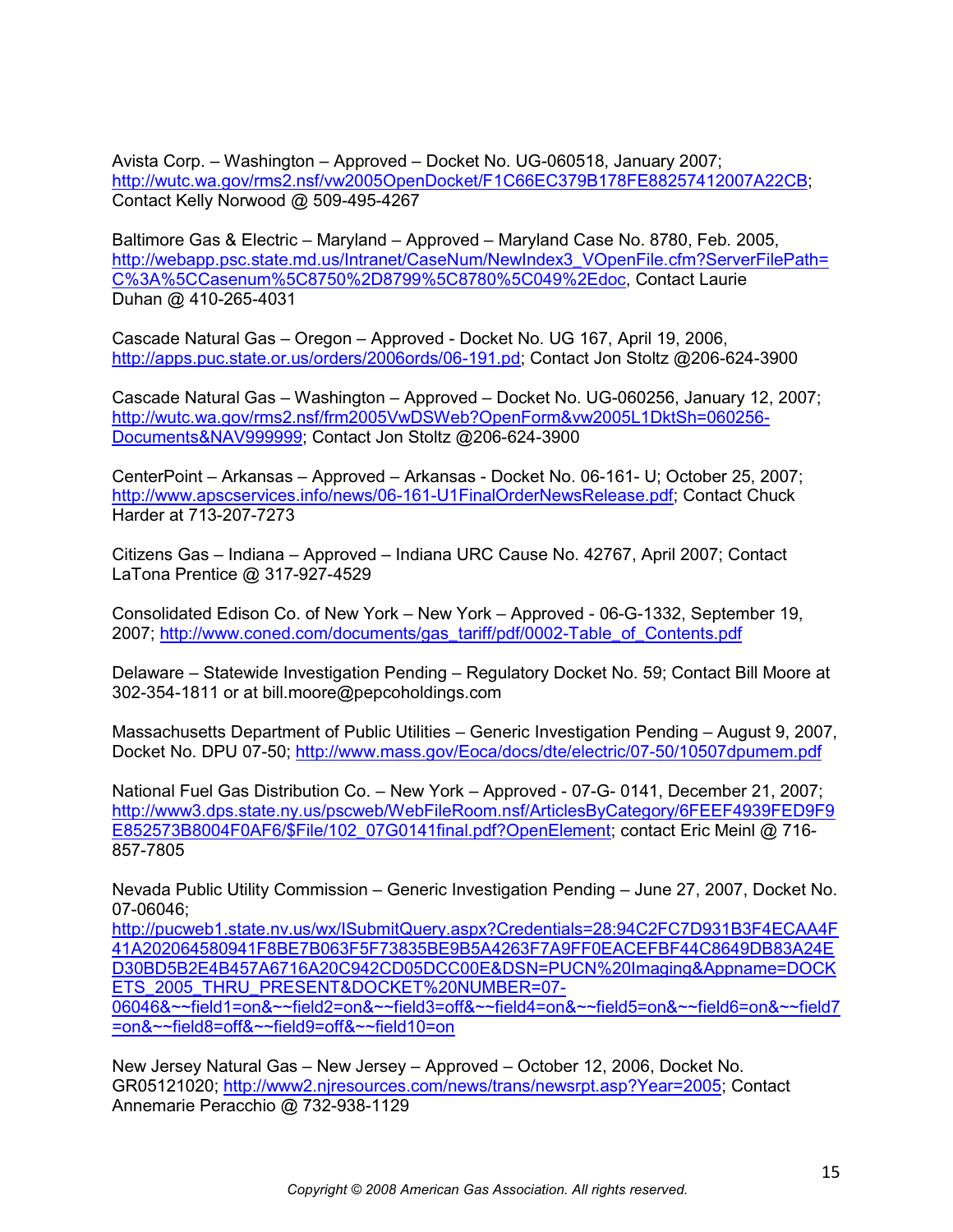Niagara Mohawk  $-$  National Grid  $-$  New York  $-$  Pending  $-$  08-G-0609, May 23, 2008; http://www3.dps.state.ny.us/pscweb/WebFileRoom.nsf/ArticlesByCategory/2F69771F03A15E92 8525746B00607F9B/\$File/166\_08g0609.pdf?OpenElement; contact Marcia Collier @ 315-428- 5692

Nicor - Illinois - Pending, Docket No. 07-0242; 2008; Contact Bob Mudra at 630-388-2829

North Shore Gas - Illinois - Approved, Docket No. 07-0241; 2008; Contact Valerie Grace at 312-244-4466 or vgrace@pecorp.com

NW Natural - Oregon - Approved - Order No. 05-1041, September 26, 2005; http://apps.puc.state.or.us/orders/2005ords/05-1041.pdf, Contact C. Alex Miller @ 503-721- 2487

NW Natural - Washington - Pending - Docket No. UG-080546, March 28, 2008; http://wutc.wa.gov/RMS2.nsf/vw2005OpenDocket/6369CA804F078F9E8825743200683C9B; Contact C. Alex Miller @ 503-721-2487

Pacific Gas and Electric Co. - California - Approved - December 30, 1981, California Application No. 02-02-012, Decision No.93887; Contact Roland Risser @

Peoples Gas - Illinois - Approved, Docket No. 07-0242; 2008; Contact Valerie Grace at 312-244-4466 or vgrace@pecorp.com

Piedmont Natural Gas - North Carolina - Approved - Dockets G-9, Sub 499, G-21 Sub 461, G-44 Sub 15, November 3, 2005; http://ncuc.commerce.state.nc.us/docksrch.html, Contact: David Carpenter @ 704-364-4242

Public Service Company of Colorado - Colorado - Approved - Docket No. 06-656G, 2007; Contact Ron Darnell at 303-294-2180 or ron.darnell@xcelenergy.com

Public Service Company of North Carolina - North Carolina - Pending - Docket No. G-5, Sub 495, March 31, 2008

Questar Gas - Utah - Approved - Docket No. 05-057-T01, October 6, 2006; http://www.questar.com/news/2006\_news/01-27-06.pdf, Contact Barrie McKay @ 801-324-5491

San Diego Gas and Electric. - California - Approved - Date, California Application No. 02-02-012

Southern California Gas - California - Approved - Date, California Application No. 02-02-012

South Jersey Gas  $-$  New Jersey  $-$  Approved  $-$  Docket No. GR05121020, October 12, 2006; Contact Sam Pignatelli @ 609-561-9000 x4204

Southwest Gas - Arizona - Pending - Arizona Docket No. G-01551A-07-0504, August 2007; Contact Roger Montgomery @ 702-876-7321

Southwest Gas - California - Approved - California Application No. 02-02-012, Decision No. 04-03-034; Contact Roger Montgomery @ 702-876-7321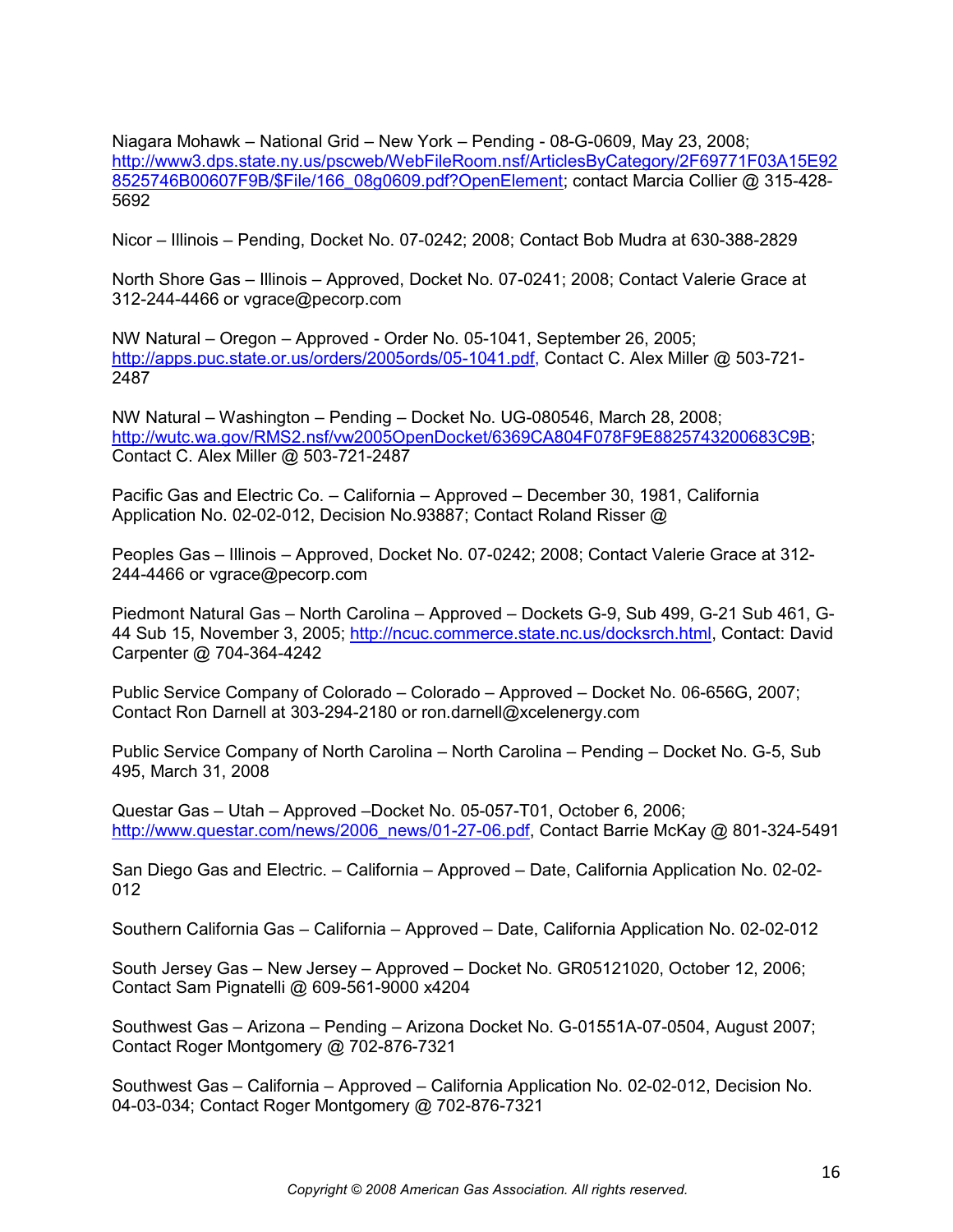Vectren Indiana Gas - Indiana - Approved - Indiana URC Cause No. 42943, December 1, 2006; Contact Scott Albertson @ 812-491-4682

Vectren Southern Indiana Gas and Electric - Indiana - Approved - Indiana URC Cause No. 42943, December 1, 2006; Contact Scott Albertson @ 812-491-4682

Vectren Ohio - Ohio - Approved - Case No. 05-1444-GA-UNC, September 13, 2006; http:/dis.puc.state.oh.us/DMPDFs/GWFLPPVGK@LU501L.pdf; Contact Jerry Ulrey @ 812-491-4138

Washington Gas Light -Maryland - Approved - Maryland Case No. 8990, October 1, 2005, http://webapp.psc.state.md.us/Intranet/maillog/orders.cfm Contact Paul Buckley @ 703-750- 5260

#### **ADDITIONAL INFORMATION**

If you would like more information about a particular program or would like to speak to another AGA member regarding the details of the program, please contact: Cynthia Marple, AGA director of rates and regulatory affairs, cmarple@aga.org or 202-824-7228.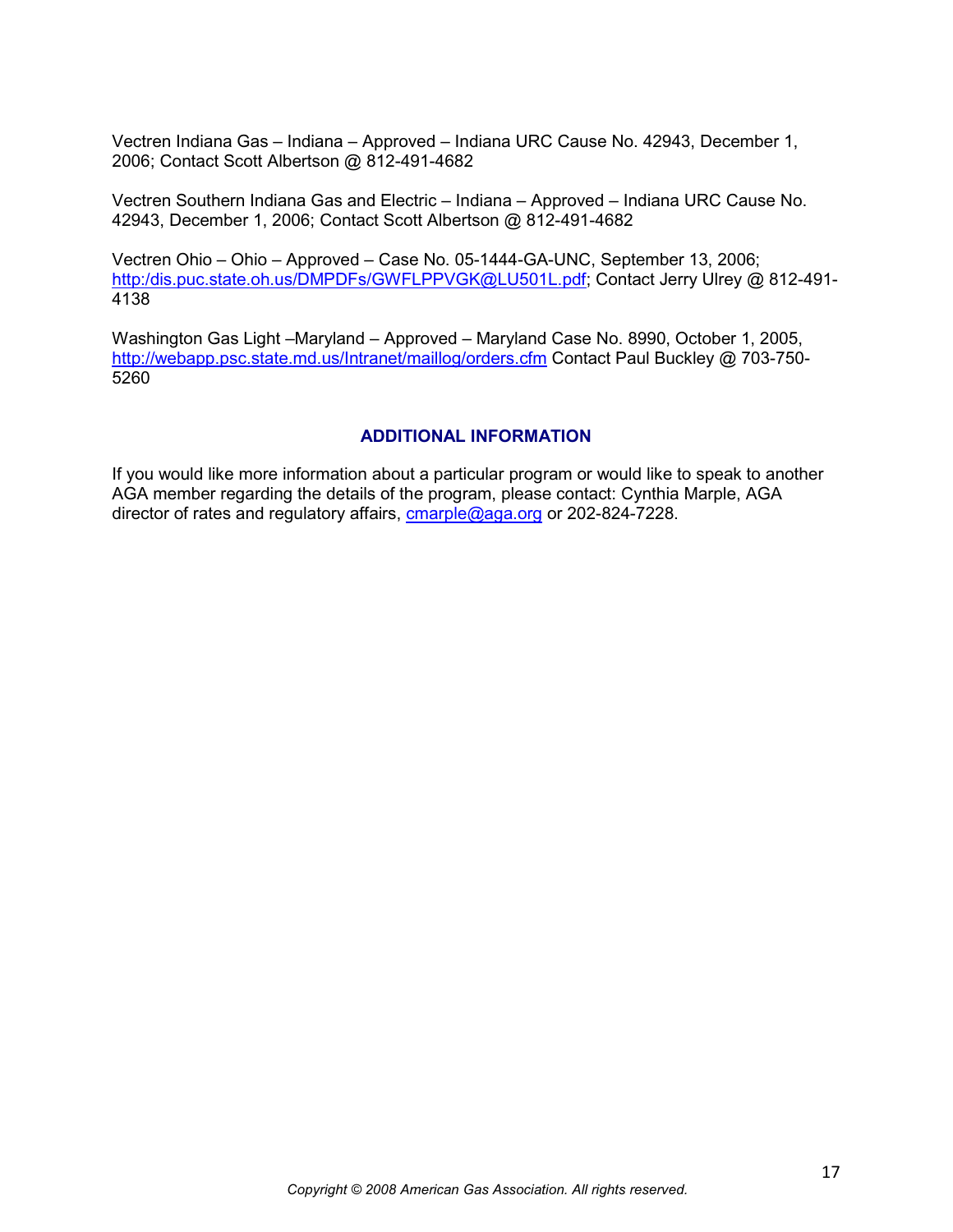

# **Decoupling<br>and Natural Gas Utilities**

# **Rethinking Rate Structures to Promote Energy Efficiency**

*America is facing a dual challenge – meeting ever-increasing demands for energy, while at the same time making dramatic reductions in greenhouse gas emissions. In this new era, traditional rate structures have become a roadblock that discourages natural gas utilities I*rom promoting energy efficiency and conservation.

# **What Customers Pay for Natural Gas**

The monthly natural gas bill received at a home or business contains two types of charges: the cost of the natural gas used by the customer during the previous month and the delivery and service fees that reflect the utility's costs of delivering gas by pipeline to customers.

- The first charge, which usually represents about 70 percent of the bill for an average home, is strictly a "pass along" for the actual cost of the gas. By law, natural gas utilities are not allowed to mark up the cost of the natural gas they purchase for delivery to consumers.
- The second set of charges generate the revenue utilities need to run their business: to operate and maintain the pipelines, provide customer service, pay employees and provide a reasonable return on investment for shareholders. State government regulatory authorities must approve all the rates that utilities can charge.

## **Traditional Rate Structures Discourage Conservation**

Volumetric rates actually penalize utilities if customers use energy more efficiently:

Less gas flowing through the pipes means less revenue  $-$  so a utility that aggressively promoted conservation efforts would likely lose money

For utilities, the costs for delivering natural gas are relatively fixed, regardless of how much natural gas customers actually use. This should make utilities natural supporters of energy conservation.

However, the structures and formulas that have been used to set delivery service rates for the past 100 years are based on the amount of natural gas that flows through the pipes.

When setting delivery rates, regulators look at the volume of gas sold and the costs incurred by the utility for providing service during a "test year" (usually the previous year, with adjustments for abnormal

weather or economic patterns). Rates are then set at a level sufficient to allow the utility to recover delivery costs, plus a modest return on investment for shareholders. That total amount (often called the revenue requirement), is then divided by the volume of natural gas used during the test year to come up with a perunit delivery rate, which, when added to the per-unit "pass-along" gas charge, is what customers pay.

The problem with this rate structure of fixed delivery and service fees "coupled" to the gas usage of customers is that utilities have a disincentive to support conservation and energy efficiency.